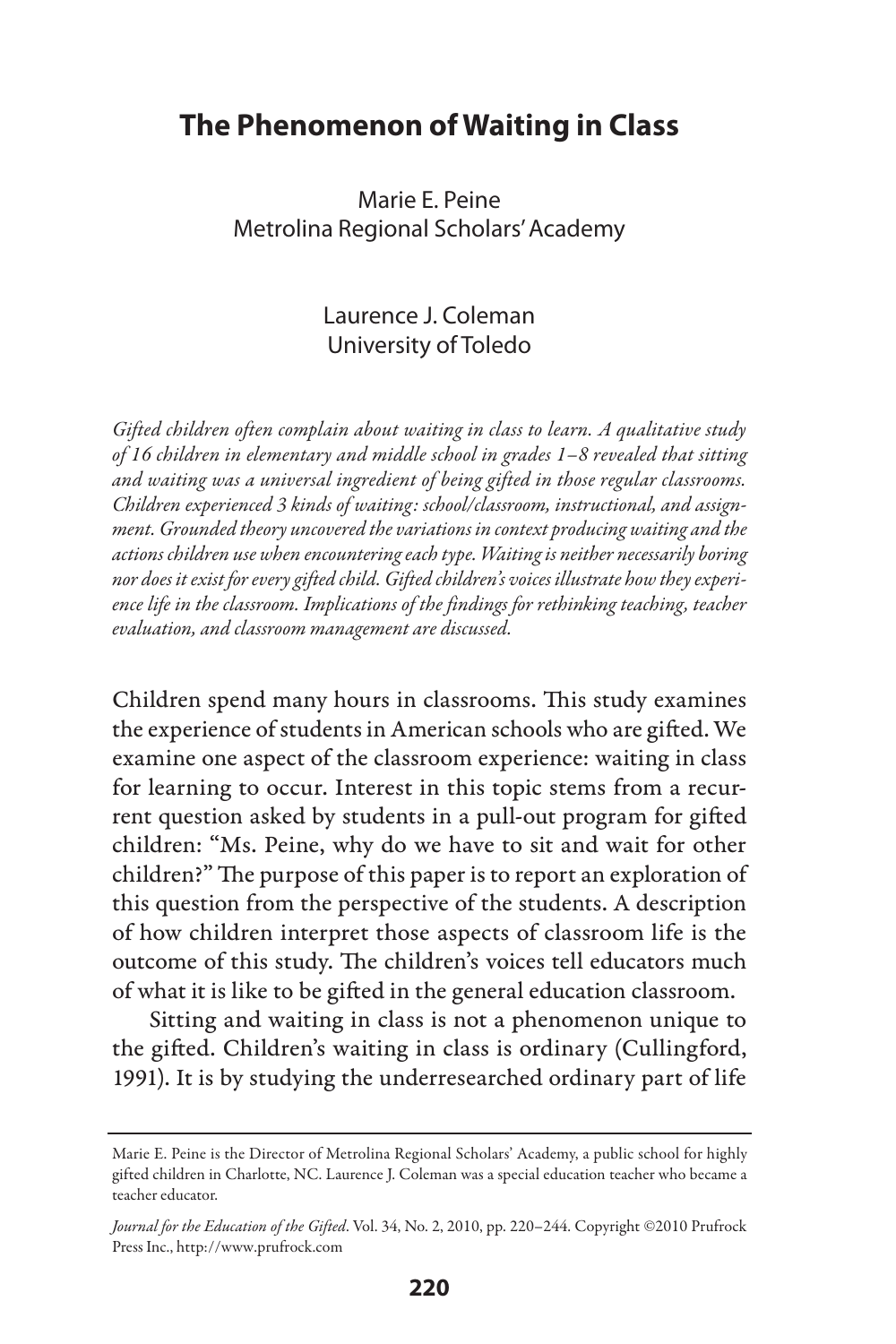that we can capture the experience of being gifted in classrooms (Coleman, 1997). Among any group of students doing the same lesson, a few will learn faster and finish, several will not finish, and others take the amount of time the teacher intended. The number waiting will vary daily and by subject. Waiting also occurs in classes before and after actual teaching. All students experience these moments, but the child who is gifted may experience it differently. Although we have no direct data to that effect, other facts support the notion that gifted children must often be waiting. The range of achievement in a typical grade is more than 5 years (Gagné, 2005). If a teacher is teaching to the median (and we are not arguing for that), many students are unlikely to be at their instructional level. Gifted children arrive in class at the beginning of the school year knowing 40%–60% of the content (Coleman & Cross, 2005). So, it sounds reasonable that children who are gifted would experience recurrent periods of waiting. Many questions are raised by this fact. This study investigates how children who are gifted experience the waiting. How would they describe it? Is there a difference associated with grade or ages? How much does the context of subject matter affect the experience? These were the research questions.

# **Methodology**

The research questions require a methodology that enables scholars to understand waiting from the perspective of students. Procedures should be implemented that place the voice of the students before that of the researcher. A form of qualitative inquiry, grounded theory methodology (Strauss & Corbin, 1990), is appropriate because it provides a means to produce a substantive theory of an underresearched phenomenon, namely, sitting and waiting in the regular classroom (Peine, 2003).

# **Participants**

The sampling strategy was purposive. The objectives of the sampling procedure were (a) "to increase the scope or range of the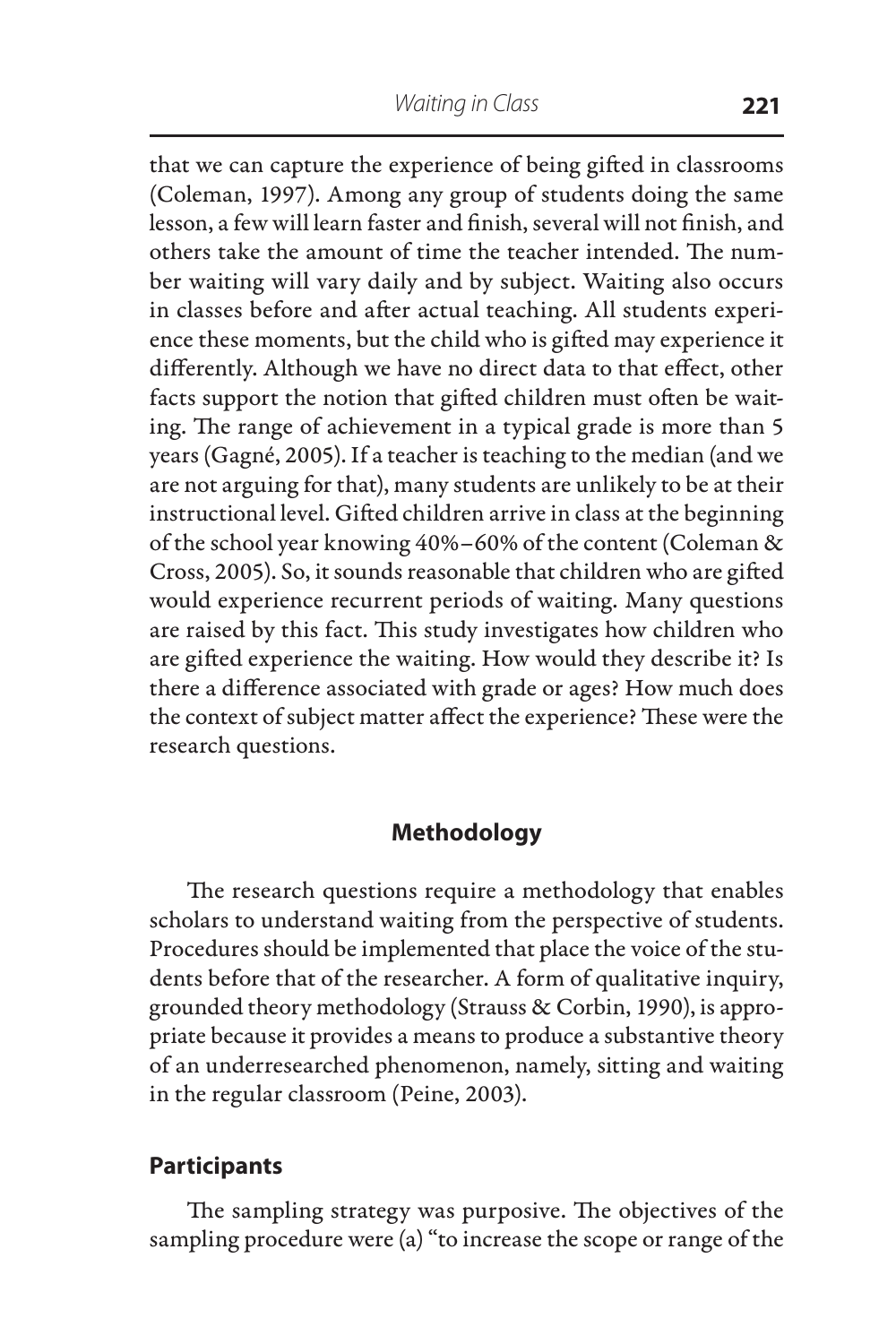data"; (b) "to increase the likelihood that a full array of multiple realities will be uncovered"; and (c) "to maximize the investigator's ability to develop grounded theory" (Lincoln & Guba, 1985, p. 40). Basically, the procedure selects a sample that can provide insight into the topic.

Two characteristics of students influenced their selection: age and gender. Breadth (grades 1–8) rather than depth (a single grade) was desired in order to see the developmental or cross-sectional properties of sitting and waiting. Gender was the second characteristic because gifted boys and girls bring different information and skills to learning activities, especially group discussion.

Deviating from the procedures recommended for building grounded theory, the size of the sample was determined before the study. Gifted children in grades 1–8 were chosen to design a narrative of the continuity of sitting and waiting. Sixteen students, one boy and one girl in grades 1–8, were selected randomly from a special education caseload of intellectually gifted students who attended regular classes in an elementary and middle school in one school system in a Southern state.

# **Data Sources**

Semistructured interviews of students, field notes in classrooms, informal conversations with teachers and administrators, and maps of time drawn by students were sources of data. Each provided a different vantage point for understanding the phenomenon.

Interviews. An interview guide was developed and an initial question was written on a 4" X 6" index card for students to read. The prompt was, "Ms. Peine, why do we have to sit and wait in the regular classroom for other kids to learn stuff?" The interviews began with a general prompt, "Tell me about your typical day at school," and concluded with a specific question, "Can you tell me about a time during the day when it seems okay to wait?" At the conclusion of each interview, students were asked to reread the initial question and encouraged to add anything they had not covered adequately. The interviews averaged 30 minutes for young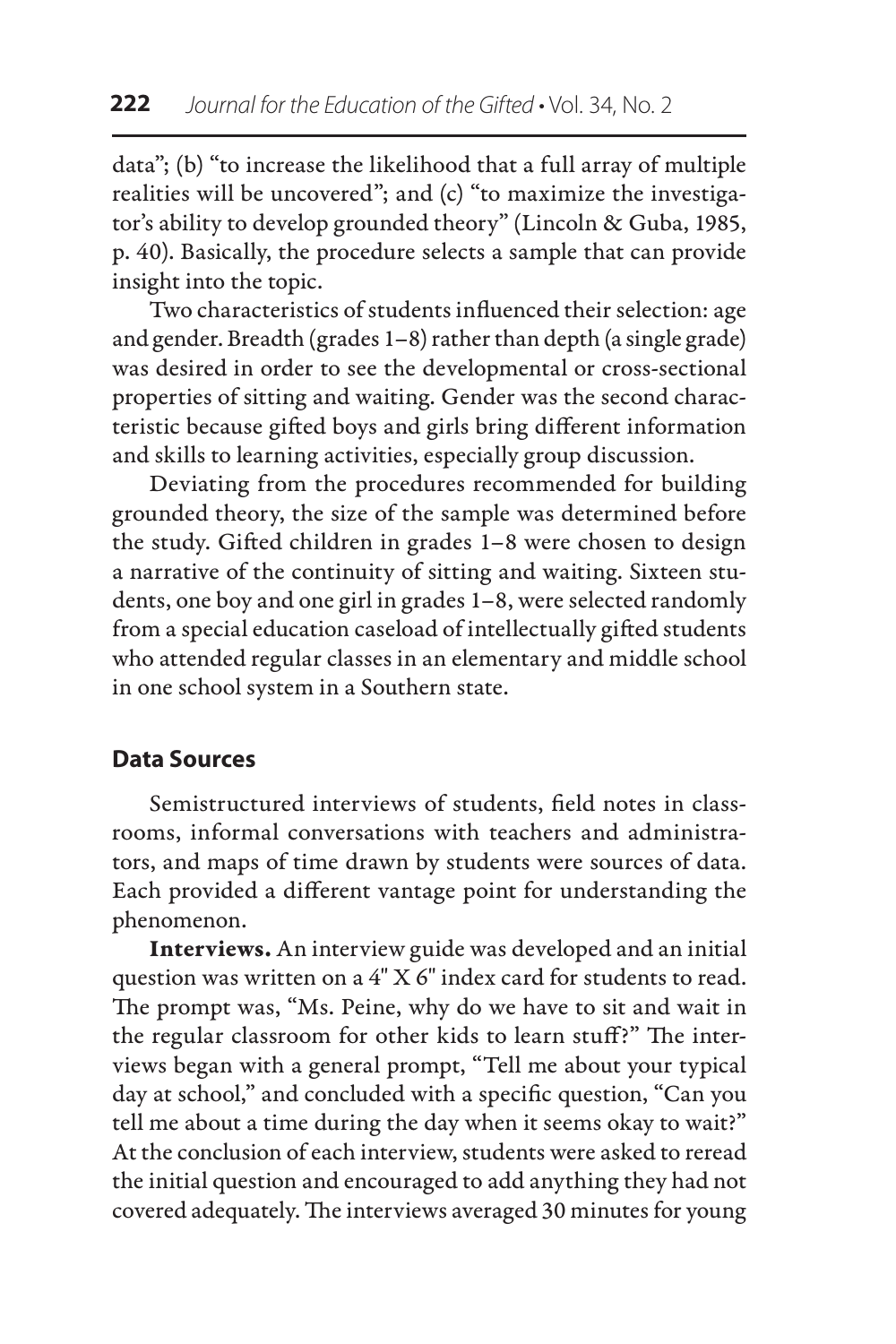children and 45 minutes for older students. All interviews were tape recorded in a quiet private room in the school.

The interview guide had four prompts:

- Tell me about your typical day in school.
- Over the year some of my students have come to me with this question: "Ms. Peine, why do we have to sit and wait in the regular classroom for other kids to learn stuff?"
	- o Probes: What does this mean to you? Have you had this experience? How do you handle this situation? What might I see you do while you are sitting and waiting? Would anything be happening that I would not be able to see?
- Do some parts of your day seem to go slower than other parts?
- Can you tell me about a time during the day when it seems okay to wait?

Field notes and informal conversations. Running notes were taken of all observations. Informal discussions with teachers and administrators were added later on the day they happened. Student schedules and handouts were included in field notes. The field notes were used to gain an understanding of the here-andnow of the students' experiences. Observations occurred in subject matter areas mentioned in the interviews for 30–45 minutes in elementary classrooms and for a full class period in middle school.

Student maps. Using the idea that children's drawings reveal how they conceptualize the world and are "signs of the way that children interpret their environment" (Krampen, 1991, p. 6), maps provided an alternate way to gather rich data to triangulate students' viewpoints. The maps were produced with the prompt: "Draw a map that shows me your typical school day." Students were instructed to include a key, detailing aspects of their maps. A typical map showed the sequence of their day and the time devoted to the segments and their commentary on that piece. Field notes were made of student comments and thinking aloud.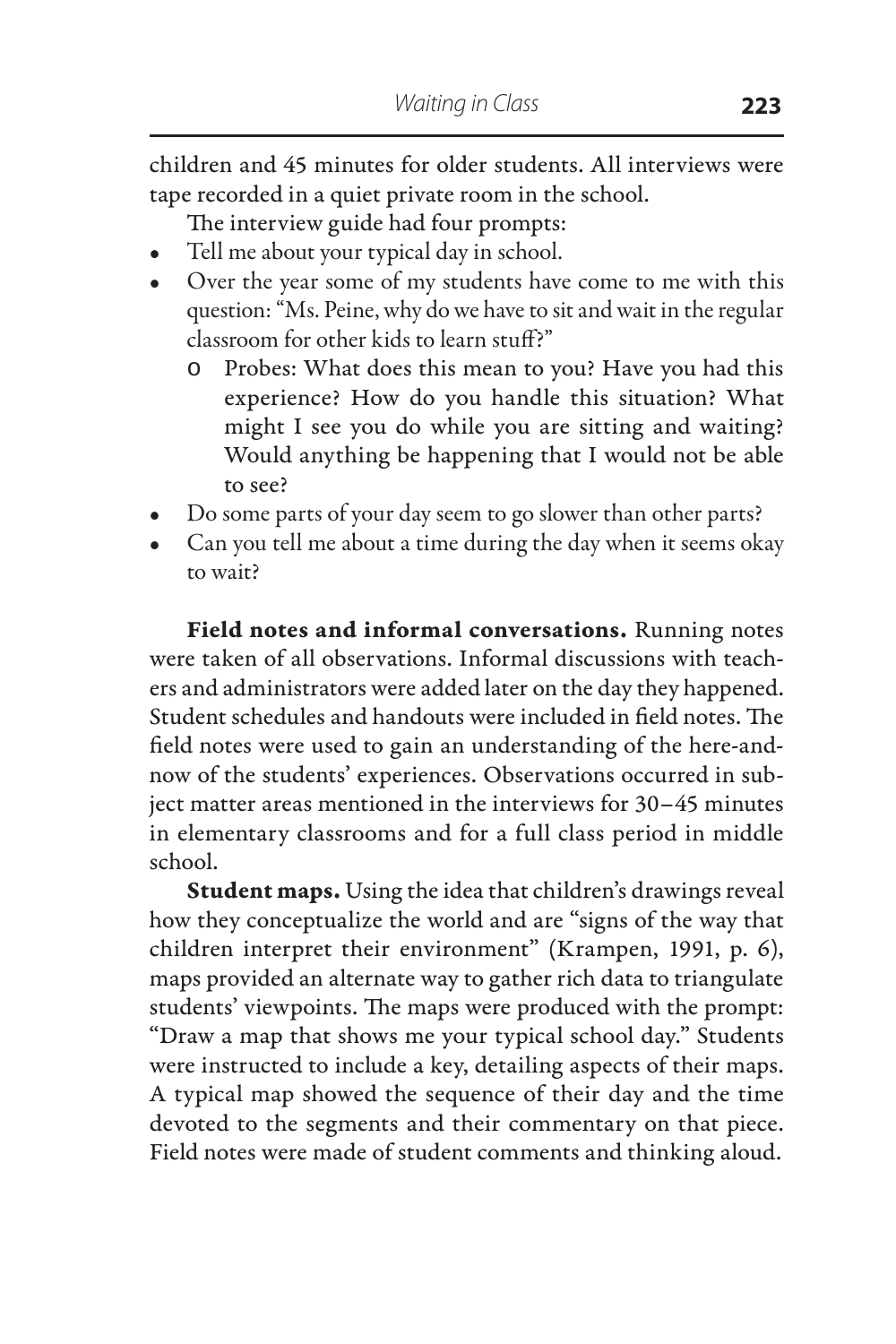# **Data Analysis**

Data were analyzed to produce a grounded theory (Strauss & Corbin, 1990). The procedures produce open, axial, and selective coding of the data sources. Open coding is the first step and is "the process of breaking down, examining, comparing, conceptualizing and categorizing data" (Strauss & Corbin, 1990, p. 61). Various chunks of the data are broken away from the total amount of data and given names such as *quick learning*, *lining up*, *new concept introduction*, *student inattention*, *teacher gone*, and so forth. Next, the names are studied to reassemble them into concepts that have common characteristics and associations. All concepts have properties and dimensions and finding them is accomplished by asking questions of the categories. Similar concepts have common characteristics that are properties.

Axial coding puts the data back together in new ways: showing connections between categories, verifying relationships against the data, and further examination of the data. The goal is to produce a paradigm model, which is a schema that links components as follows: *causal conditions->phenomenon->context->intervening conditions->action/interaction strategies->consequences.* Three models are presented in the analysis section.

The final step is selective coding, which produces a core category around which the storyline of the research is developed and the grounded theory is formulated.

# **Analysis and Findings**

Analysis began with reading and rereading the data. Instead of a line-by-line analysis, paragraphs were the basis for the naming/ labeling process. The interviews were read separately from other sources. The process yielded 20–25 conceptual ideas per interview. These lists were combined and reduced to produce 14 axial categories around three broad themes, which later in the analysis became paradigm models. *Classroom waiting* refers to particular school rules or classroom practices that students mentioned that caused them to wait. *Instructional waiting* is when new concepts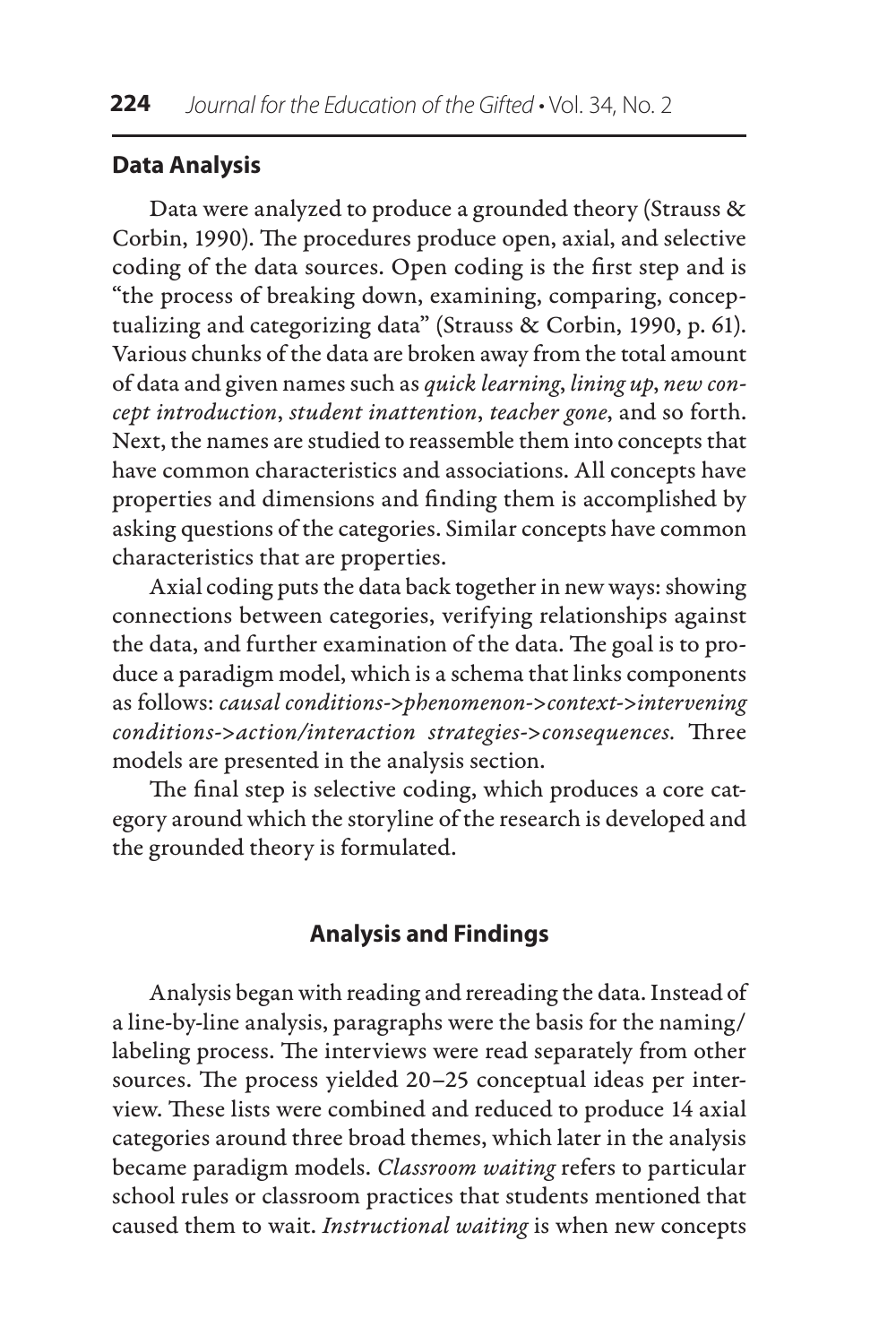# Table 1

# *Themes and Supporting Categories*

#### **School/Classroom Structure Waiting**

- Teacher gone
- Lining up
- Teaching model
- • Methods
- Setting change

#### **Instructional Waiting**

- New concept introduction
	- º Prior knowledge
	- º Repetitious instruction
- • Concept review
	- º Obvious questions
	- º Student inattention
	- º Methods

#### **Assignment Waiting**

- • Work quicker
- • Organization of work
- • Groups

are introduced or concepts are reviewed. *Assignment waiting* is that portion of the instructional period that is for seatwork, workbooks, or homework.

The schema for these themes and the names of the supporting categories are presented in Table 1. Each of these categories, such as work quicker or prior knowledge, was also analyzed further in terms of properties that seem to characterize them across the various classes: grade level, type of class, pace, activity, type of work, boring, observable, gender, and subject area. The properties enable the researcher to have a more comprehensive view of the categories and connection to the larger data set.

Axial coding yields paradigm models describing the relationships in the data. The three themes (structure, instruction, and assignment with their subcategories) are the bedrock of paradigm models. Sitting and waiting is described around each model. Each description reveals how the data created the model. A figure is supplied for each. Italics are used to highlight the components of the models as described earlier.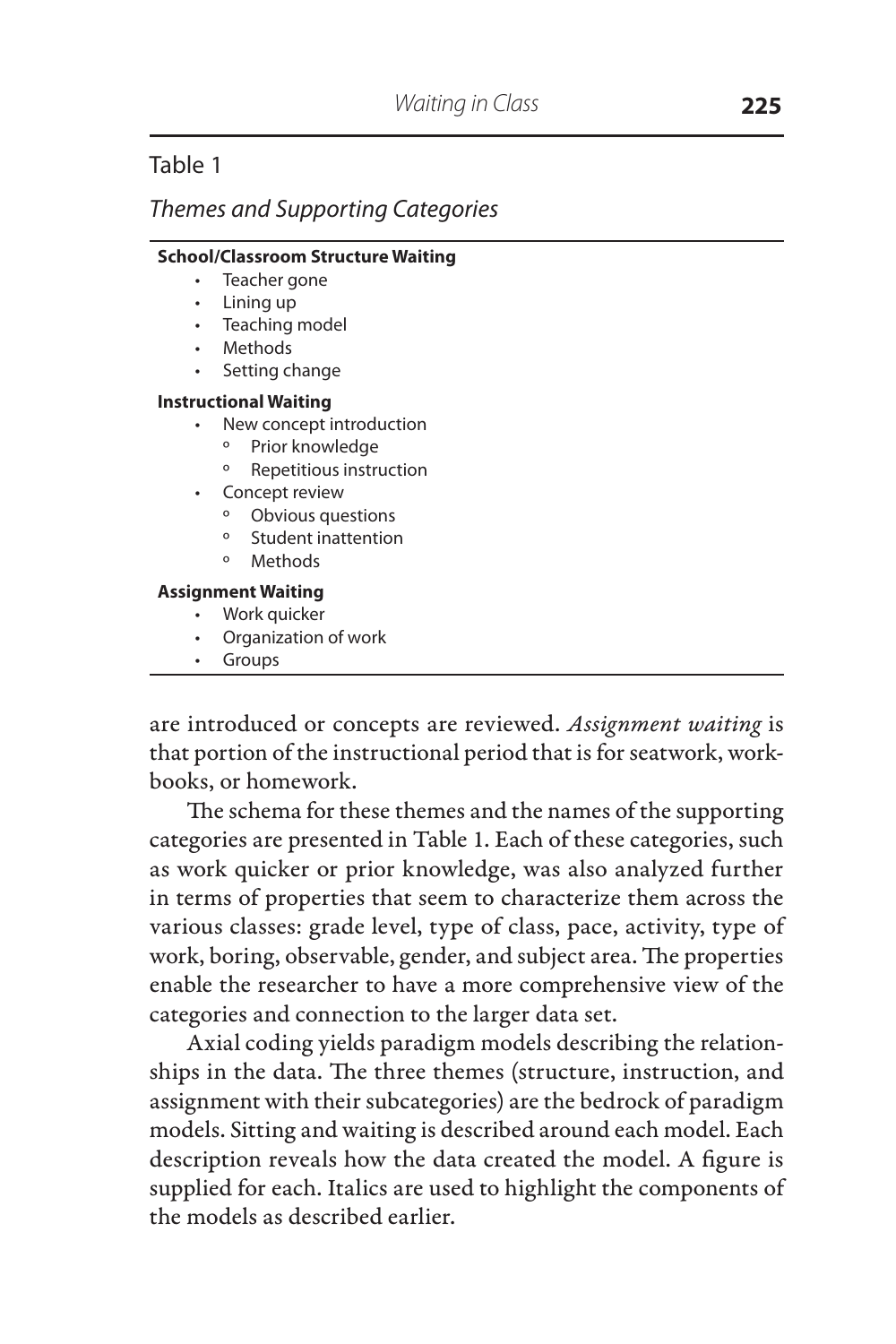# **Classroom Structure Waiting**

Classroom structure waiting (see Figure 1) is a *phenomenon* that is connected to the organization of the classroom. It is associated with *causal conditions* rooted in the classroom. The nature of the classroom constrains behavior. Classrooms have common qualities, such as rules or arrangement of student desks, that are interpreted by students differently. "She has us line up according to what we are going to buy in the lunch room. Since I just get milk, I am one of the first ones in line. I'm also one of the first ones to eat. So, I have lots of time to wait at lunch while other kids are going through the line" (third grade). "A scientist doesn't solve problems alone, so when the teacher puts us in groups to work, it's like the real world and ideas are just shooting out" (eighth grade).

The purpose of rules is to manage student behavior, physical movement of students, students' progression through the curriculum or lesson, and allocation of time. Rules may be written down or tacitly understood. For example, students in most classrooms are "expected to be in their seats when the bell rings," or "ask permission to leave your seat." Yet, in some classrooms students can talk quietly with friends when they have finished, and they do not have to ask permission to leave their seats. This kind of variation was seen across the classrooms.

A second *causal condition* of classroom structure waiting is the instructional model used by the teacher. At both schools, the teachers used a model composed of four parts, which frames teacher evaluation in the school system. The first part is the introduction of the lesson. The second part has consecutive phases: the "I do one" phase, in which the teacher models the learning, and the "I do one, you do it with me" phase, in which the teacher works an example and the students work along with her. The third phase is the "You do one, I'll do it with you," in which the student produces the example and the teacher assists. The final phase is "You do one" independently. After the fourth phase the teacher assigns practice work. The instructional model has a core assumption: All students learn at the same pace. At no point does the teacher assess students' prior understanding. The fourth phase produces these often-heard responses from students, "I want the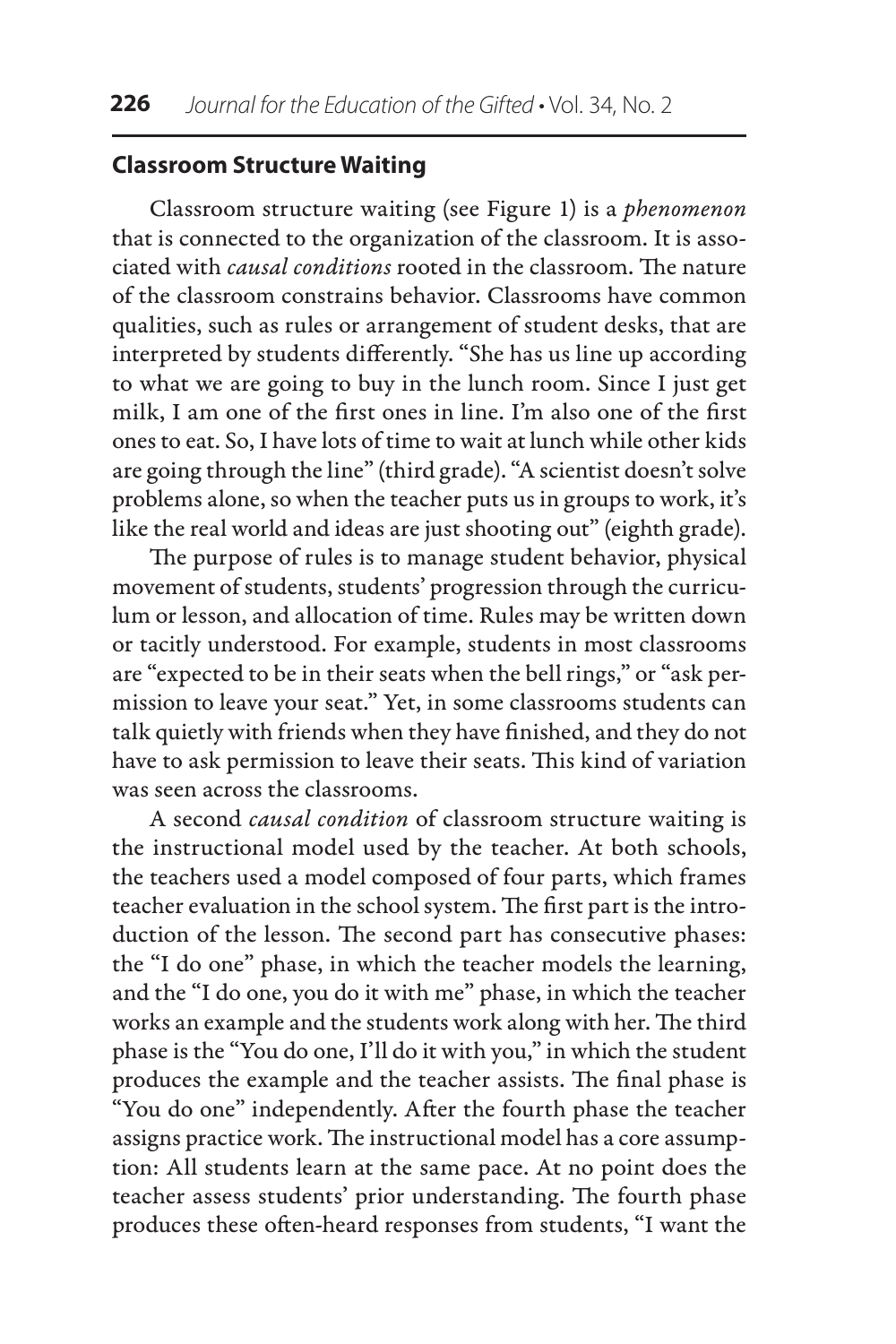

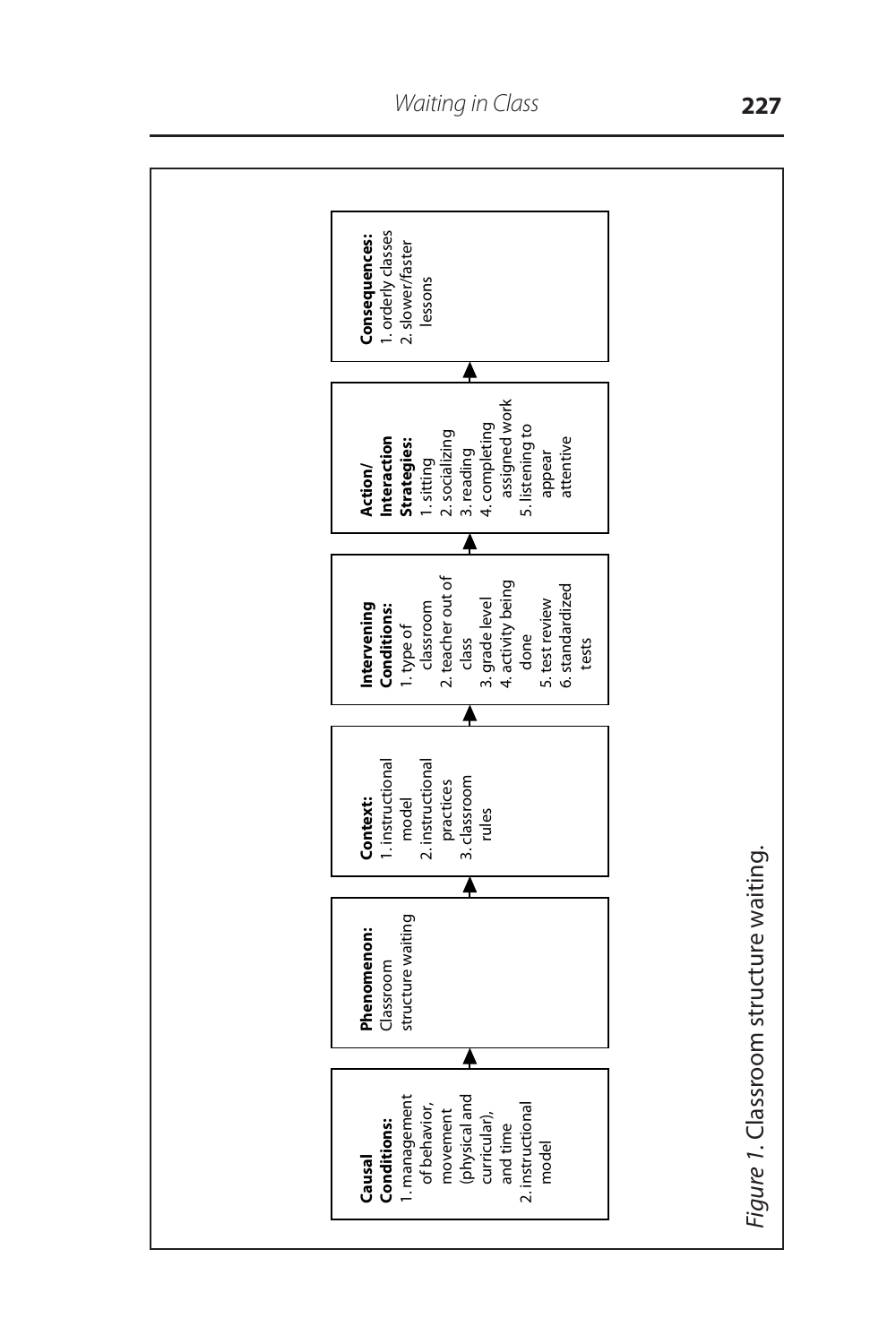teacher to get done so we can go on," or "Give us our homework, so we can work on it while you explain it." One side effect of using the model is that students are expected to be on the same page. On two occasions, students were reprimanded for "working ahead." If they hadn't been working ahead, they would have been waiting.

Several *intervening conditions* influence *action/interaction strategies*. In interviews, students often mentioned an intervening condition, then described what they might be doing (an action strategy). In order to maintain the integrity of the student comments and the flow of narrative, the two components of the paradigm model are reported together. For example, students at nearly all grade levels mentioned waiting when the teacher was called out of the room. They were concerned when they were left with no assignment. Carl, a fifth grader, said, "Like they're just getting ready to assign something, and they're called out for a phone call. Maybe, they don't get back for 5 minutes or more. Then you just have to sit there, wait, see what you had to do, and you couldn't do nothing. So you just have to sit there and that seems like a long time." Eighth grader Cathy said, "It's okay to wait when the teacher's not in the room, and they're stuck in a meeting somewhere because we can just talk." The teacher being out is the intervening condition. The action/interaction strategies are sitting and waiting or socializing.

The type of classroom is another *intervening condition*. In the middle school, students were placed according to achievement level in math and traveled with that group. In grades 3 and 5, students were grouped by achievement in math and reading and heterogeneously for other subjects. Kirsti, a fifth grader, described it: "Some classes are sort of mixed with some people who aren't as smart, some people who are average, and some who are in the gifted class. The people in the gifted class usually have to wait on some of the other people." In grades 1, 2, and 4, the classes were self-contained and heterogeneously grouped. Observation showed some children engaged and some waiting. Under assignment waiting, this situation is clarified.

Test review, an *intervening condition*, was problematic. Students talked about teachers using reviews of already graded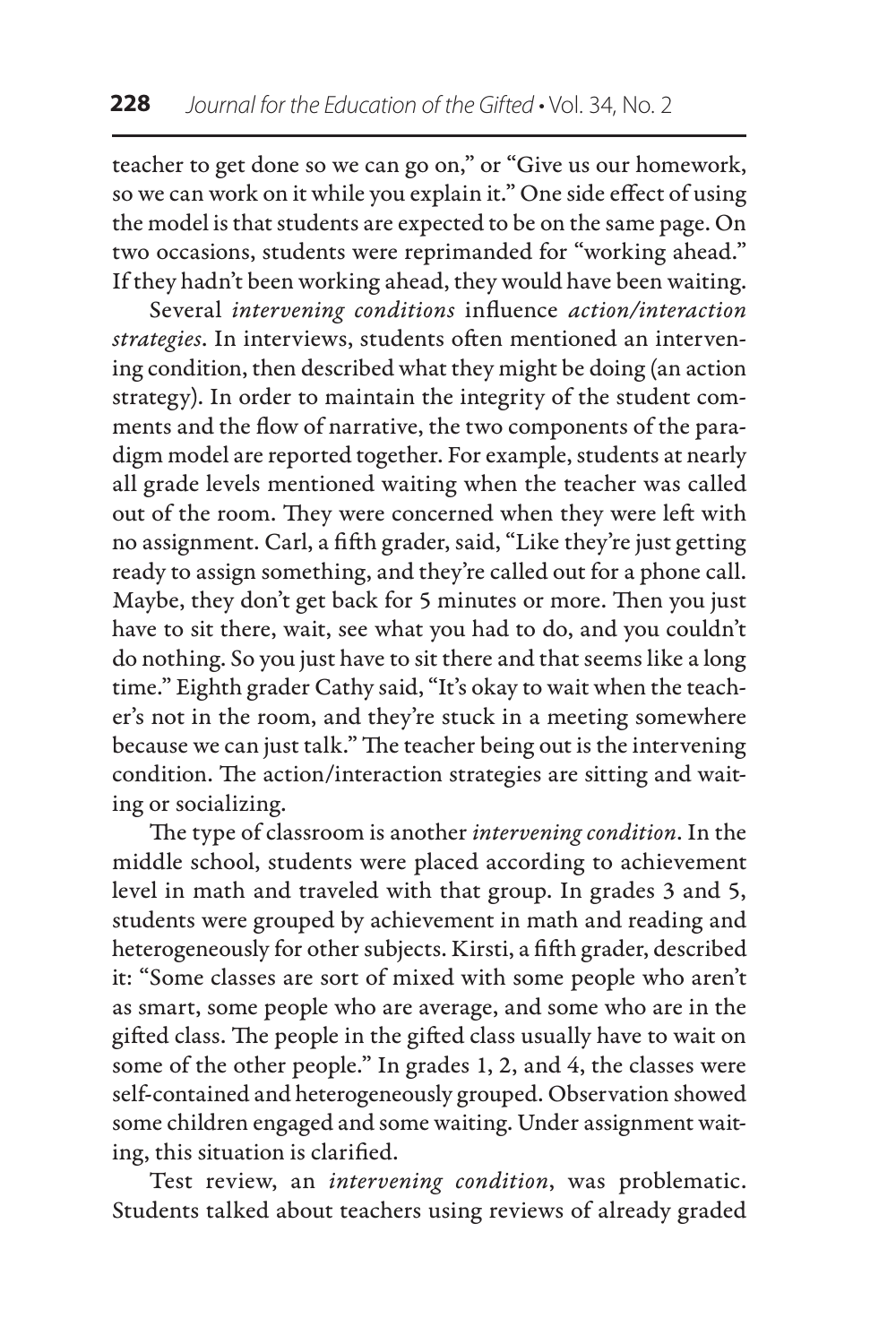tests as an instructional tool by going over each item. Students who scored well were often impatient with this technique.

Practice sessions for the mandated state tests were mentioned by upper grade students as a time of waiting. A technique that might be appropriate for some students is not so for all. Cathy, an eighth grader, noted, "I passed all of the things the first day, so I had to sit there for the next three days [in that class] and find something to do." Carl, a fifth grader, said, "Well, I'm pretty good at math; I finish the tests early. One day I forgot my book so I had to just sit there."

An additional *action/intervention strategy* was listening. For classroom structure waiting, it is a strategy to appear attentive. As a seventh grader noted, "I'd be listening with the outskirts of my attention." Students attended just long enough to be aware of when they might have to respond.

The *consequence*s of classroom structure waiting are orderly classes. There are few disruptions. Students say some classes move more quickly and others more slowly because of the pace of the lesson, the type of activity, and the classroom rules. Slower classes are more repetitive. Faster classes are those in which new information is presented or where activities are more hands-on.

### **Instructional Waiting**

Instructional waiting (see Figure 2) is the time in the class when new material in the form of content or process is presented. The *phenomenon* of waiting occurs because students already know the material (*causal condition*), or they learn it more quickly than others in the class. Cathy, an eighth grader, described it: "Most of the time we already know kind of what's going on, and we get things really fast, and the other kids are still trying to learn what they are doing." Adam, a sixth grader, commented,

Like sometimes in math some of the other kids don't get it and I do. I would just sit there while the teacher helps them. Like in starting a new chapter and somebody doesn't understand . . . she writes it up on the board, and they still don't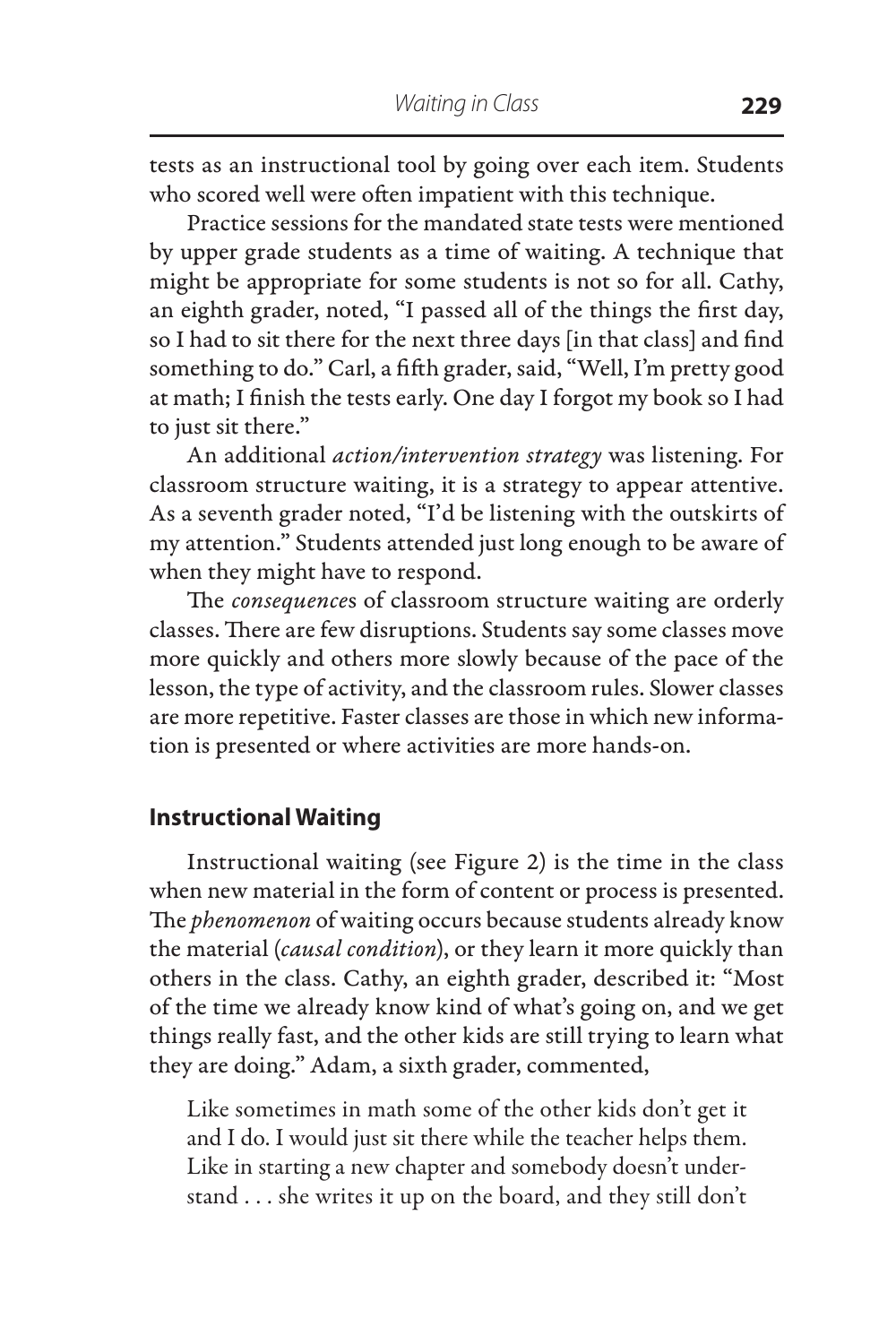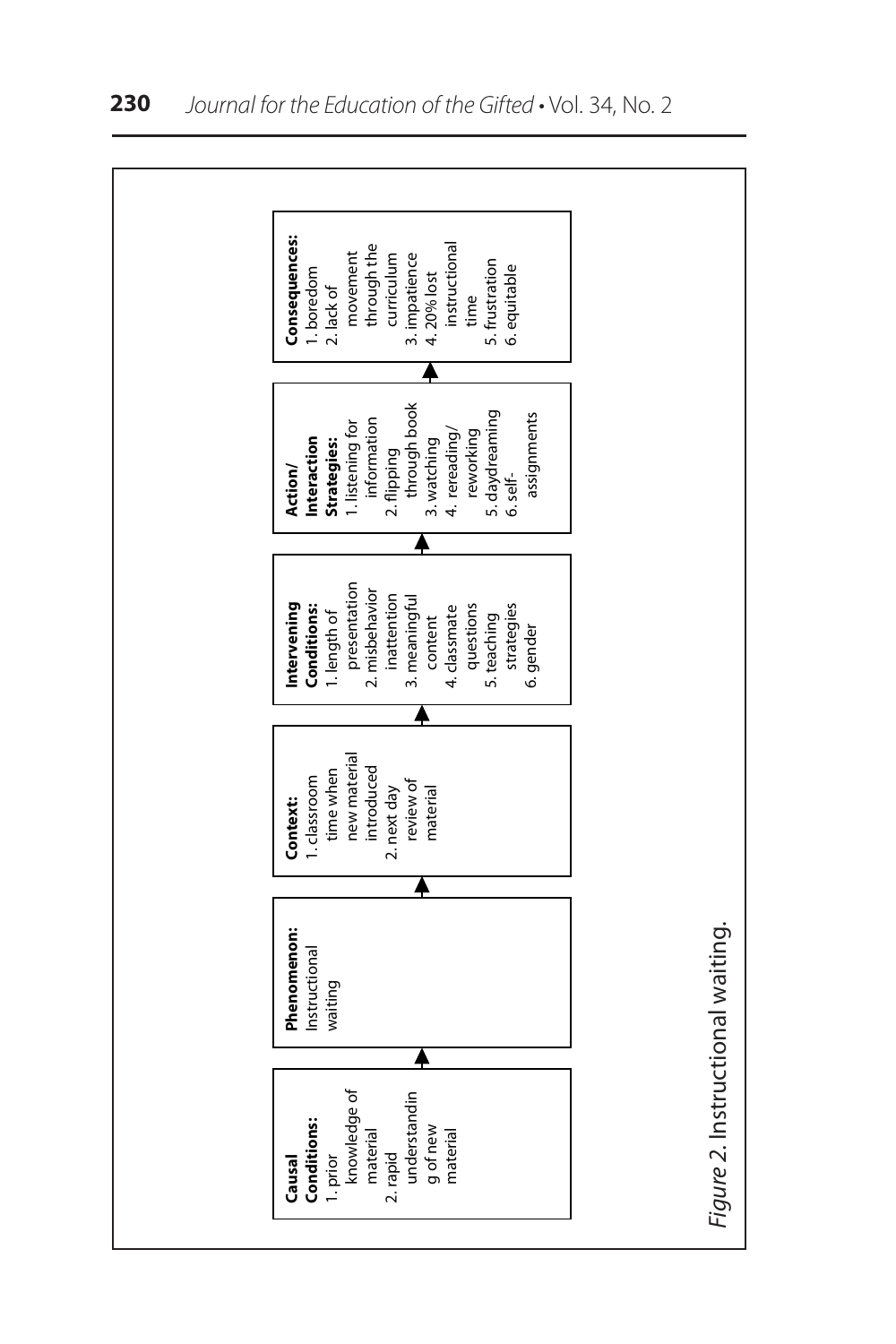understand, so she goes through it again until they do understand.

Mitzi, a first grader, talked about math and reading: "I already know all the problems," and "I know all the words."

Across grade levels students described a sense they have about their own rate of learning—that they learn material faster then many others in the classroom. Rachel, a seventh grader, summed it up best: "The teacher says what we're learning, and we already know what to do, and we learn it, and we've got it all down and some of the others haven't gotten it, then we're ahead of them."

Seven *intervening conditions* facilitating or constraining instructional waiting were described. Kristi, a fifth grader, talked about the time teachers spend introducing new material: "They just like repeat things and keep going over and over it and it gets kind of boring after awhile." Cathy, an eighth grader, reported: "After she tells us what we are studying, I'm like, give me my homework so I can work on it while you're explaining it." She also described another variant at the start of the next day's lesson with a review of the previous day's concept: "Sometimes we have to go over it again the next day, and I'm sitting there like, 'Can we just check it please? I already know how to do it.'"

The behavior of others can have an effect on the flow of a lesson and change it from instructional time into waiting time. David, a seventh grader, said,

Sometimes people ask questions that are, well, kind of obvious. We've gone by the stuff, and the teacher has to go back and explain it all again. That's the big time when I sit around and do nothing. It happens, probably, once or twice a week that I have to wait for them to catch stuff.

With a slightly different twist, Karen, a fourth grader, described:

When we are reading our story my teacher will like talk about some words in there that maybe we don't understand, and that we need to know for like a test that's coming up. Then someone will raise their hand and have a comment and it just seems to start. We kinda get off the subject, and if you're not interested, you just have to sit there.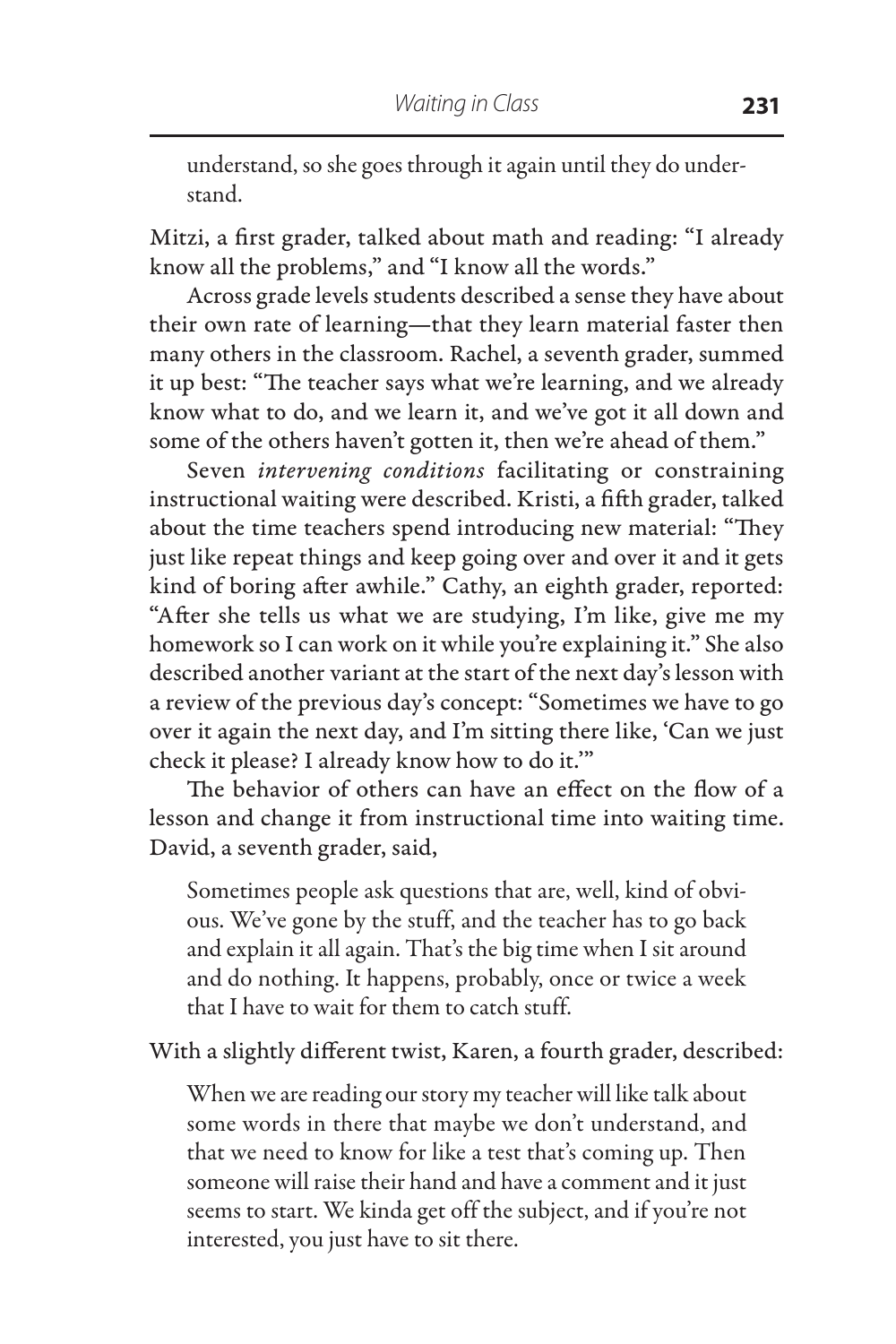"In some of my classes," seventh grader Rachel remarked, "kids don't pay attention when the teacher is talking, so he winds up having to repeat a lot of stuff, even the directions for tests." Jennifer, a sixth grader, talked about her teacher the previous year who "spent a lot of time just having to discipline children." She felt that was a waste of time. Her heterogeneously grouped class moved much slower, and she preferred the ability grouping of middle school.

Another *intervening condition* in a class that affected students' perceptions about waiting was whether or not they thought the content was meaningful or repetitive. For example, "History is just the same old boring stuff over and over. You've always had the same, same, same, same events happen." On his map Doug characterized history class with a drawing of Old Faithful and wrote, "It just keeps erupting every day of the year." When Doug was asked if it was okay to wait at some time in his day, he said analogically,

I'll use an example like band, when you're waiting for the director to work with the trumpets. You can sit there and look at your part while he's working with the trumpets. Then he goes over to the trombones and you're still waiting. But after he works with the trombones then you get up and the whole band performs. You get to put it together, and so that's okay to wait.

Gender was another *intervening condition* to instructional waiting. The voices of young women were more assertive and negative. All of the females used "boring" to describe instructional waiting. Rachel, a seventh grader, captured the sentiment, "It's boring just sitting there. I want the teacher to get done so we can move on." Richard, a fourth grader, seemed to be speaking of a similar condition but did not use the term when he said, "It like you have nothing to do 'cause you already read all the stuff that you have to do and you're waiting for the other kids."

*Action/interactional strategies* are processes the students use to get through the time while the teacher is presenting material they already know. Their strategies are purposeful and goal-oriented. They help the students "just work through to the end of the day"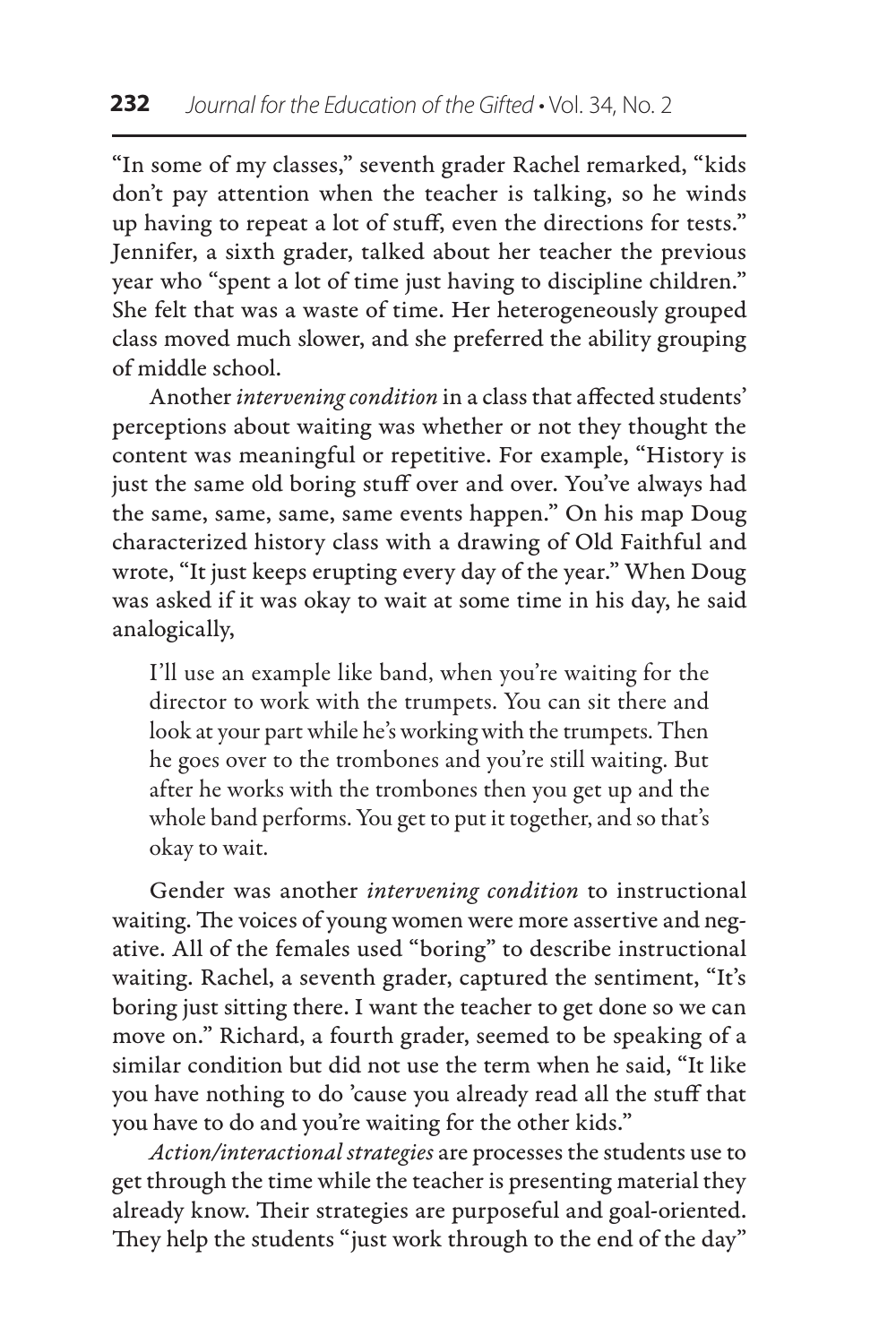(Doug, eighth grader). Some of the strategies are observable, but others are not so obvious. About his seventh-grade class, David said, "I just kind of sit there and listen and see if there's anything that I can get out of it that I don't already know about it." Mitzi, a first grader, remarked, "I just sit and wait for the stuff I don't know yet." David had another strategy, "I'd read ahead, or I'll be flipping through the textbook for the class." "I'd be just kind of watching and not completely paying attention" (Jennifer, sixth grader). Some students regard rereading assignments or checking their work while classmates are finishing as waiting. Greg, a third grader, noted, "I'm a fast reader and when we read pages silently, I finish fast, so lots of times she makes me read it again because she doesn't think I've finished it." Greg continued, "I get bored after I've done that . . . and I'd be daydreaming."

Two boys said they did not wait in the classroom. Jimmy, a first grader, talked about being usually one of the first to finish. When asked, "What do you do in math?" Jimmy said he has a packet of worksheets that he kept in his desk and "I have to do drawing on the backs of all my math papers, so I always have plenty to do." Nick, a second grader, reported he was a slow, careful worker so it took him longer. When he did finish early, he'd be "thinking about my game that night."

*Consequences* are the result of the *action/interaction strategies*. Boredom was mentioned most frequently as an outcome of waiting: "It's boring just sitting there. I get bored. Sometimes, the beginning of class just goes on forever and ever" (third grader). One student estimated he waited 20% of his instructional time. Students become impatient with the pace of the class: "I just want the teacher to get done so we can go on." Doug, an eighth grader, talked about the lack of movement through the material, "You already know the stuff, but the other people are trying to learn it and you can't advance." Two thirds of the participants talked about waiting as a negative experience.

On the other hand, even though he talked about waiting as negative, Greg, a third grader, said sometimes he does not mind waiting: "I'm kind of glad because I usually have a book I'm wanting to finish, so I say, 'take your time.'" Jennifer, a sixth grader, said, "I don't think it is a big deal, I mean, you just, I guess you just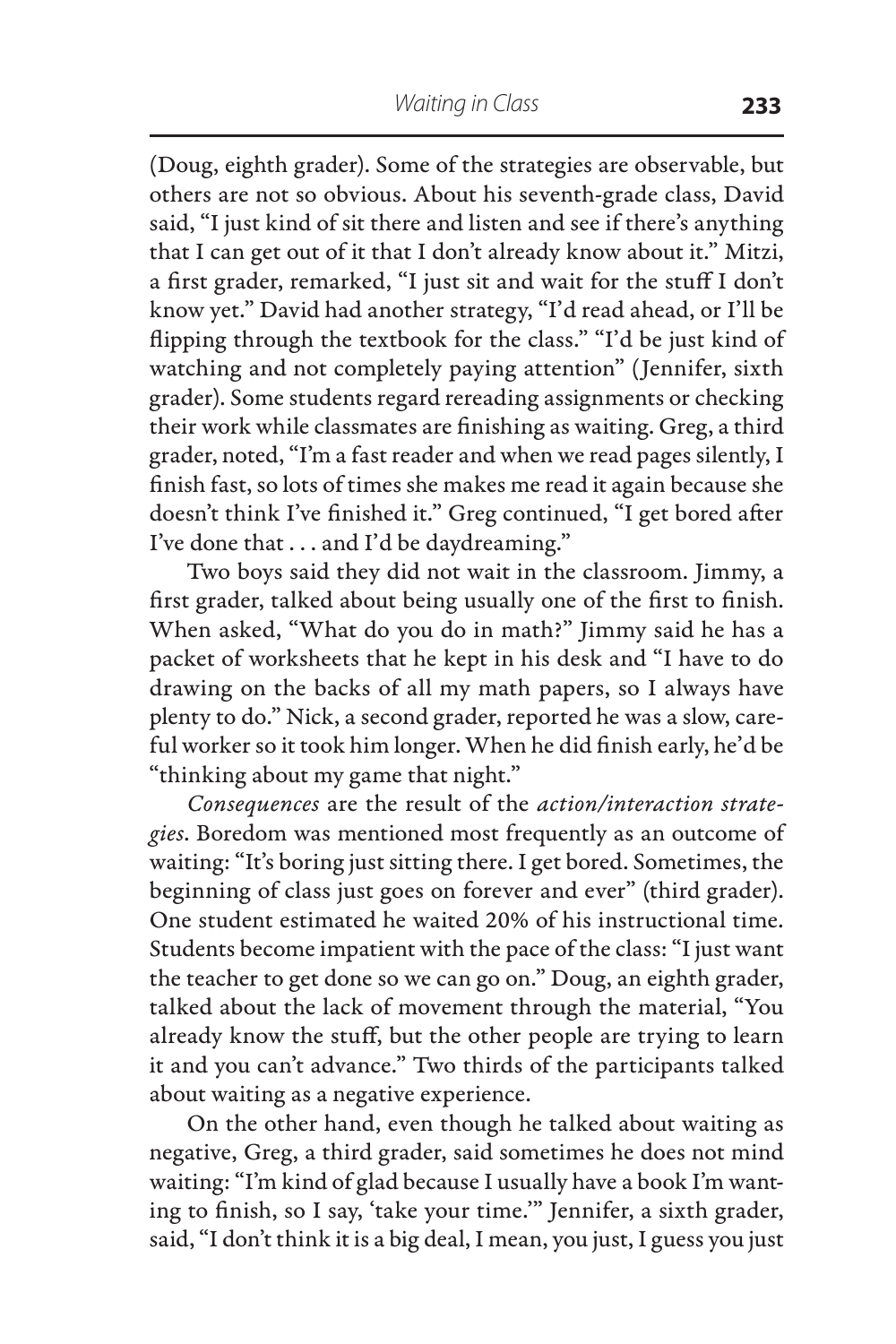sit there and learn it again. I guess it doesn't hurt you to make sure you know it." Karen, a fourth grader, contributes, "It makes me feel kind of proud to know that I can answer a lot of questions in class." David, a seventh grader, thought that the way things were done was fair: "Well, we're slightly held back, but its pretty much so we will be even in class and so that we'll have equal opportunities and things like that."

# **Assignment Waiting**

The *phenomenon* of assignment waiting (see Figure 3) occurs during a class that is scheduled for extended practice, or seatwork, after the introduction of new concepts. Assignment waiting has three *causal conditions*. One is the fact that many gifted students finish all assigned work at a faster rate than other students: "The workbook pages go pretty fast because they are fairly easy." The second and third conditions are somewhat related—students who have all of their seatwork and homework assignments completed and have forgotten to carry a book to read.

The *context* for assignment waiting is very similar to the definition. Classroom time is designated for working on the practice assignment; instruction has been completed. The task is usually to complete a series of questions or worksheets that support the lesson of the day. This kind of waiting is easily observable, especially if the student has forgotten "my book to read." On the other hand, if the student thinks ahead, as many of the students in this sample do, they "are always looking toward the end of the day." They also "try to have it so I can get my work done at school, especially if I have a game that night," or "It's Wednesday and I know I am going to church."

Afterschool schedules and classroom computers are strong inhibitors, and therefore *intervening conditions* of assignment waiting. All the participants spoke about their afterschool activities, from piano lessons to gymnastics to ad hoc musical groups to organized practice for interscholastic academics or athletics. In order to pursue these activities, they planned strategies for completing seatwork at school so they do not need to take it home as homework. Some teachers, however, require that work in the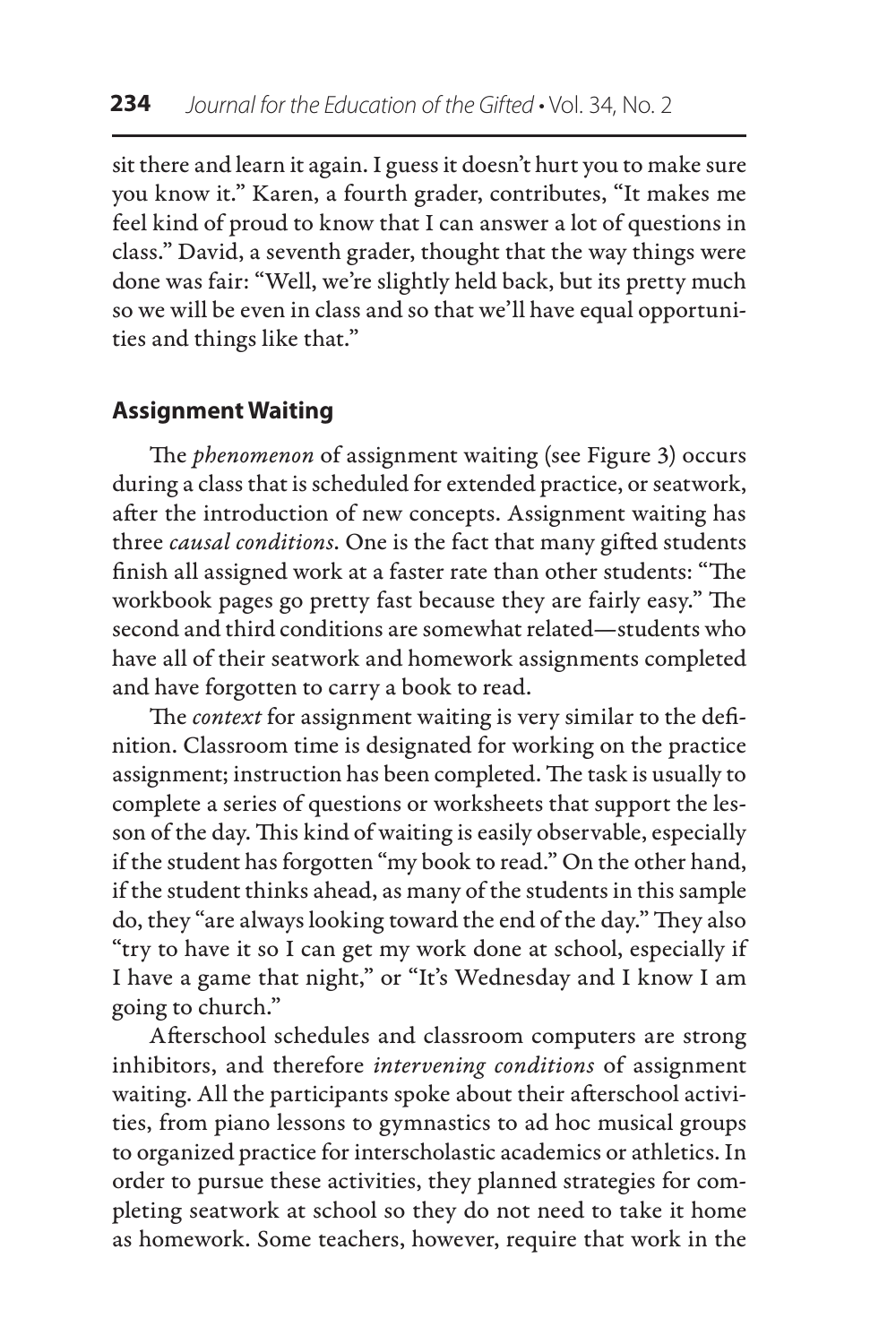

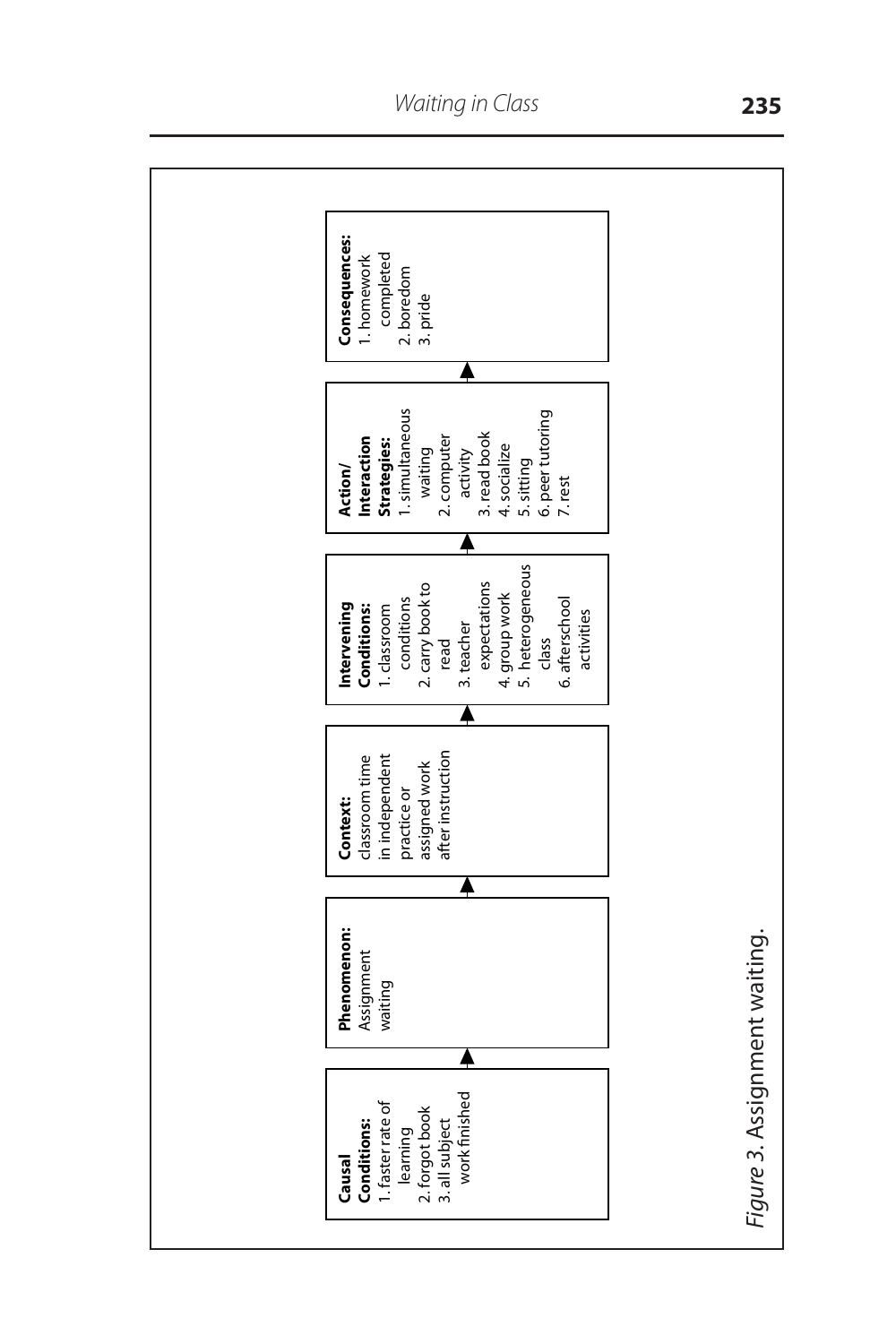classroom be in the subject area; other teachers allow students to complete any work they have with them. "When I'm done and turn something in, I do other homework," Kim, a third grader, said. "If I have other work to do, and I'm bored, I'd be doing my work."

Computers in the classroom ameliorate assignment waiting. Fourth- and fifth-grade classrooms at Brown Carver Elementary School have five computer stations as part of a statewide effort to bring technology to schools. Students report that they often "play computers," when they have finished their seatwork. However, Richard, a fourth grader, while talking about the computer, added, "When I finish worksheets or a test early and I can't go to the computers, and I've already done my reading, I have to sit and wait for a while."

Teacher expectations affect assignment waiting. Students talked most about group assignment as an *intervening condition*. Student groups are not cooperative learning groups in which every member has an assigned task for contributing to the group goal. The learning groups students described and  $I<sup>1</sup>$  observed were formulated after the instructional phase of the lesson. Typically, the teacher put together a group of four students to "find the answers to questions 4–8 at the end of the chapter and report what you find. You have 15 minutes to complete the assignment." Karen, a fourth grader, said this was the situation in which she waited most often: "When we have group questions, they don't say anything, and finally, I say, 'Well, this is it.' The other students reply, 'Whatever.'"

Heterogeneous grouping leads to assignment waiting as well. Karen, a fourth grader, reported, "You're waiting for people to get done with their work. You've already gotten done and you don't have another assignment and you can't move on to the next subject until the class is ready. So, you're waiting, and you just have to sit there." Roberta, in second grade, echoed the sentiment: "There are kids in the class who have a lot of trouble with math. After we finish math, we have to wait for them to finish and it takes awhile. They don't finish their workbooks very fast either."

<sup>1</sup> First author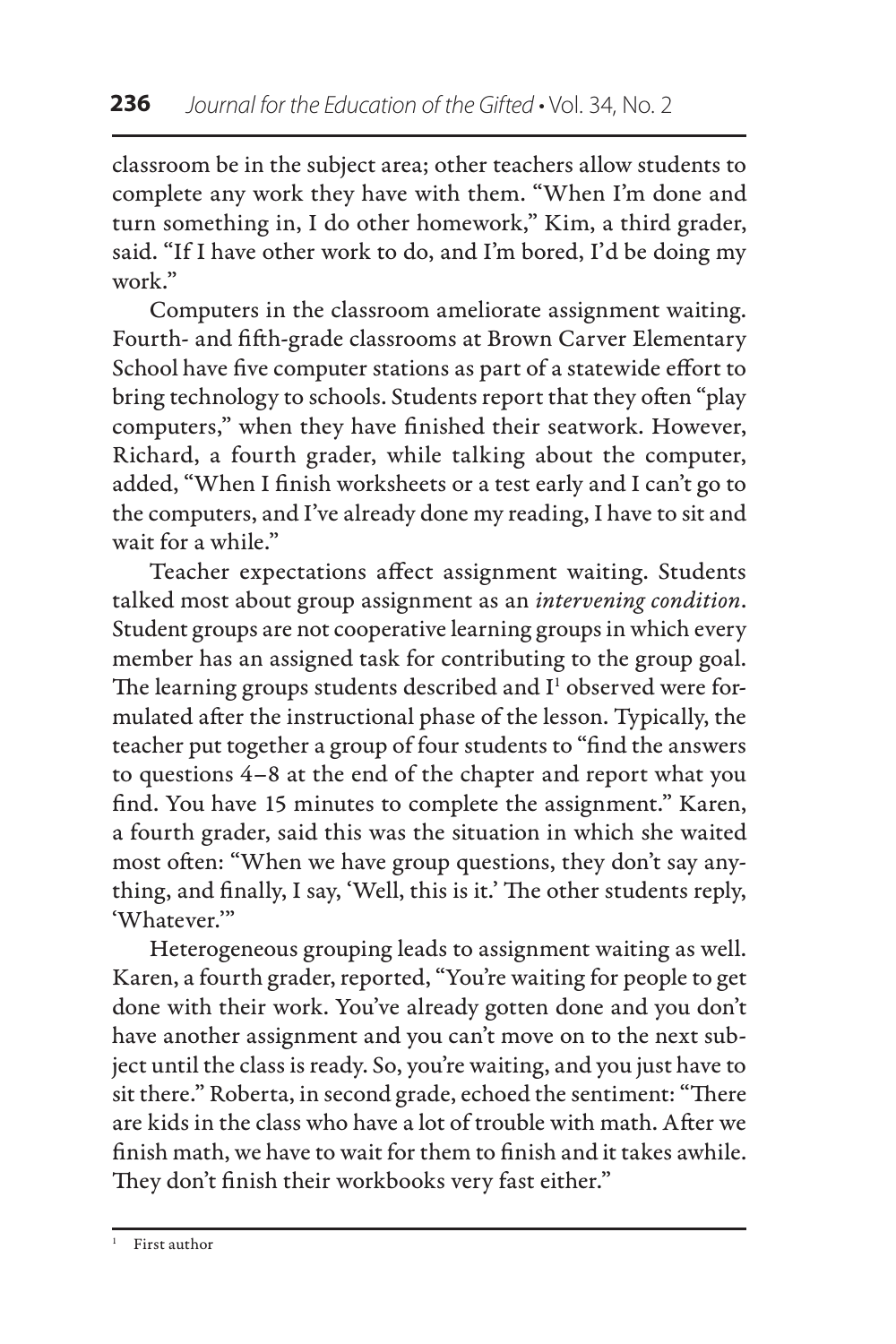An *action/intervention strategy* used by students caught in the assignment waiting dilemma was observed in an eighth-grade social studies classroom. The teacher listed the activities for the day as students sat and listened for the number of workbook pages to be completed after his lecture. The workbooks are consumable, but at Shannon Vista Middle School, they are not used directly. Instead, the students copy material out of the book onto a separate page or pages. As soon as the teacher made the assignment, students began working on them. At one point the teacher reminded them during the lecture to be attentive and they would begin the workbook "in a few minutes." Students ignored the comments. Three or four minutes later, the teacher said, "Close your workbooks if you are working on them now, and listen to the rest of the lecture." Students put the workbook on their laps with the textbook on the desk and continued to work. The lecture was followed by a video, and students continued to work even in the dim lighting. The teacher gave some concluding comments, and 5 minutes remained. The students who had kept working were finished with the workbook pages and had some time for socializing or working on other assignments. Other *action/intervention strategies* of students for dealing with assignment waiting were computer activity, reading a book, socializing, peer tutoring, and resting and sitting. Jennifer, a sixth grader, reported that she "liked to have the time to rest, especially in the class period after lunch."

The *consequences* of assignment waiting can be positive: no homework. As mentioned above, Karen, a fourth grader, mentioned that she felt "proud" knowing answers and having homework done. The consequences can be negative—boredom—especially if a student does not have a book. If the students are not allowed to talk, "you just have to sit there."

### **Student Maps**

The student maps were used to confirm ideas emerging from the interviews and observations. Maps were analyzed based on a rubric developed after multiple readings of them and recognition that the maps were mostly linear representations of progression through the school day. Students depicted movement by using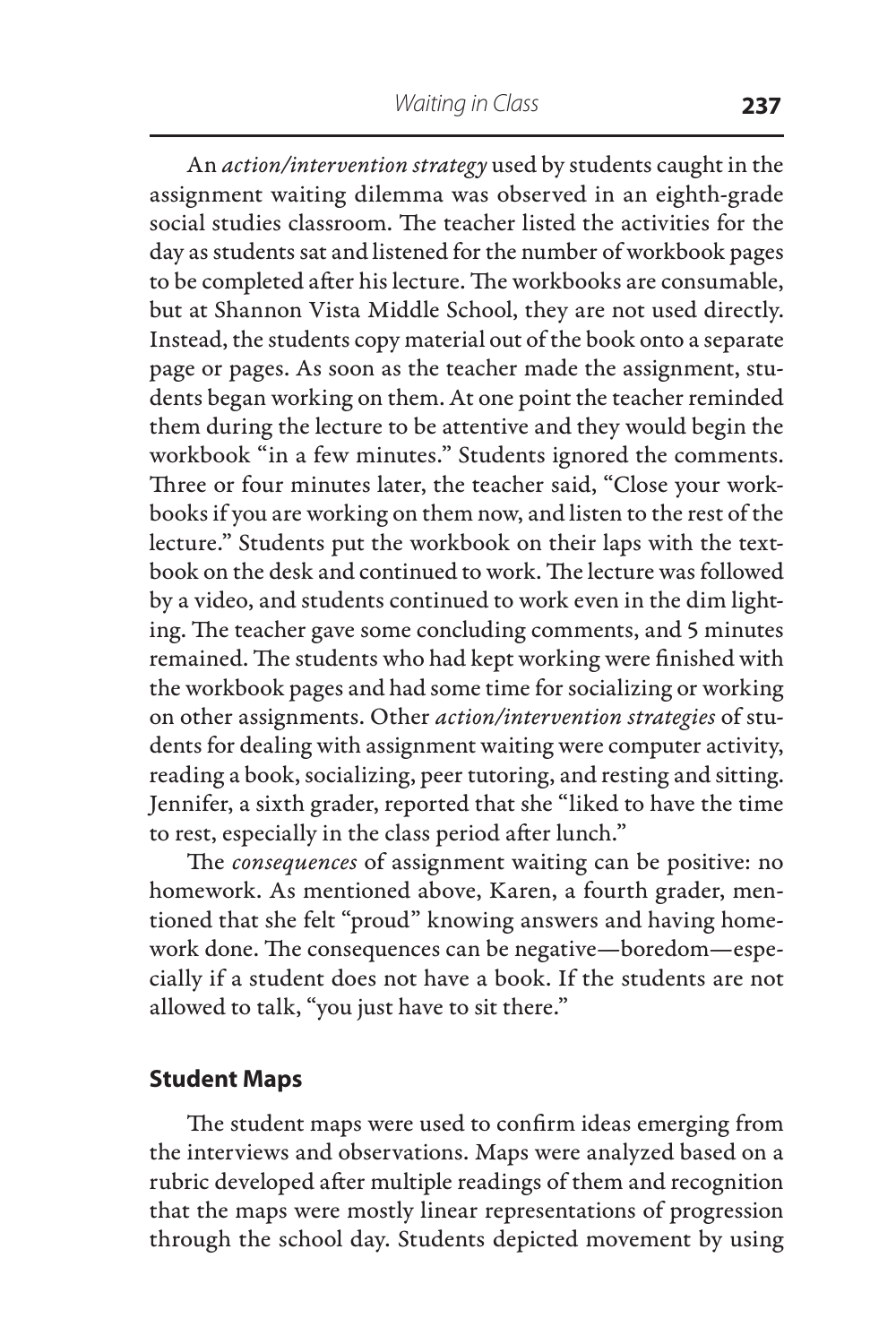arrows or dots. Maps showing specific class hours after fifth grade denoted boring, fun, or okay. They functioned as a means for triangulating the results.

# **Grounded Theory**

The analysis revealed three kinds of waiting: classroom structure, instructional, and assignment located in the regular classroom. The classrooms in one school system were similar to each other and very much like most readers' experiences as students in age-grade classrooms with some ability grouping. The classroom is not only a physical setting, but also a mediator of time experienced by gifted students.

In this section, the analysis is taken further to selective coding and the creation of a core category that is at the heart of grounded theory formation. The core category is "the central phenomenon around which all the other categories are integrated" (Strauss & Corbin, 1990, p. 116).

# **Core Category: "Waiting Is Boring; Sometimes, Waiting Is Fair."**

Gifted students are expected to follow the timelines and expectations of the instructional sequence, which have the consequence of gifted children sitting and waiting. The core category for gifted students is, "Waiting is boring; sometimes, waiting is fair." Three propositional statements explain the core category using student voices. Each proposition stands alone as a particular kind of experience for gifted children in the regular classroom and at the same time they are interrelated and cumulate in the classroom into "Waiting is boring; sometimes, waiting is fair."

Already knowing. "Most of the time we already kind of know what's going on, and we get things really fast" (eighth grader). Proposition 1: Students enter any classroom at different levels of achievement and at different levels of readiness for learning the lessons. Classroom procedures overlook variations among students. Gifted students with their particular strengths are ignored.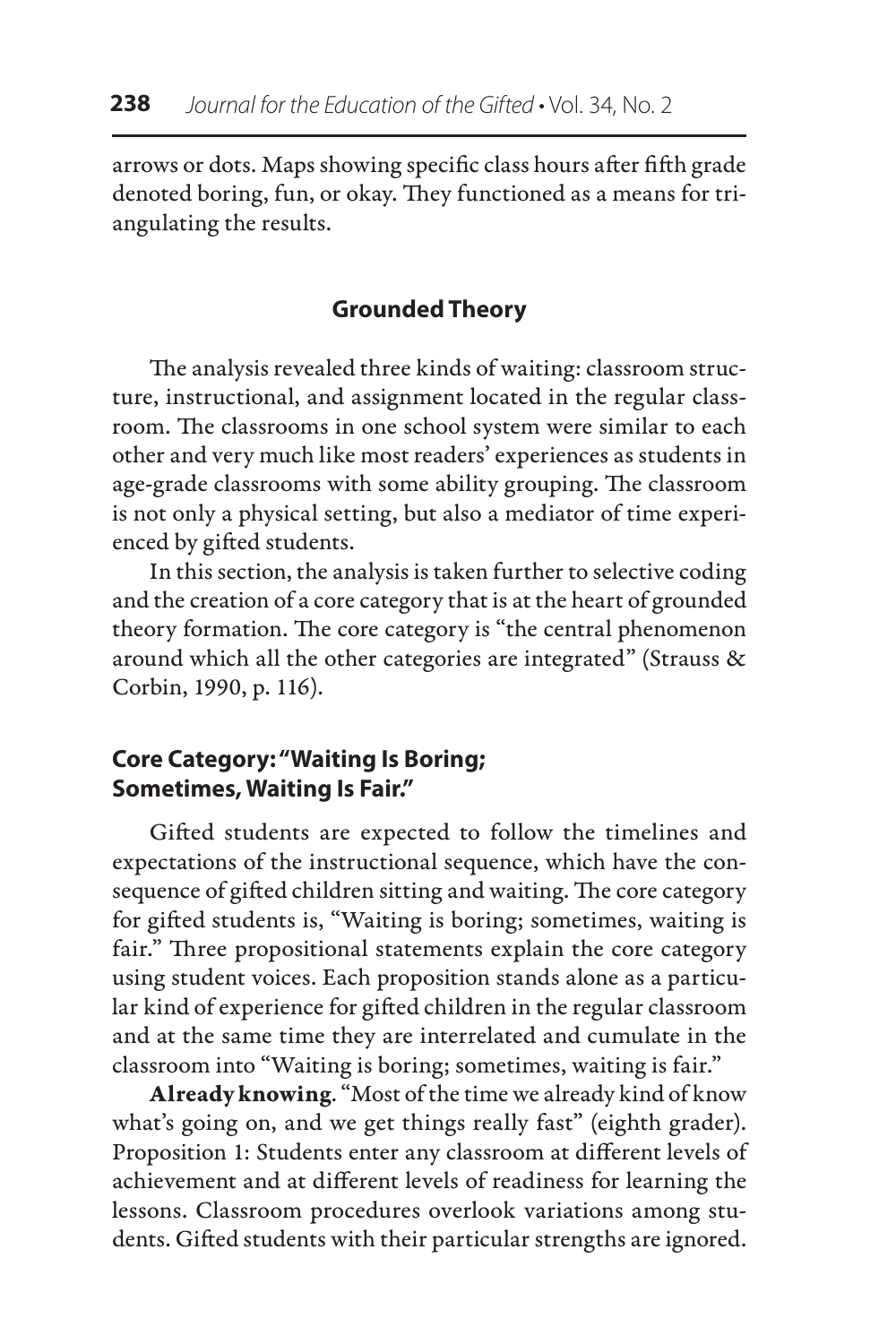At every grade level from 1–8, participants talked about already knowing and having to wait. "Sometimes some of the other kids didn't get it, and I would. Like when we're starting a new chapter and she explains it and some kids don't get it. So, she'll have to go through it again until they do" (sixth grader). A first grader reported similar experiences.

Teachers were observed using techniques to ensure all students were together on the same page moving at the same rate. One approach is to reprimand children for working ahead. Another approach is: "Everyone put down your pencil after you finish the first four problems so we can check them before we go on." Students coped with this in middle school by working ahead and not asking questions of the teachers out of sequence. When the teacher had a predictable sequence, they would count ahead so they knew when to pay attention. Another teaching approach, especially at the elementary school level, is: "Hold up your hand when you have an answer. I'll be waiting to see your hands so I know everyone is finished." A related procedure is: "When you are finished turn your papers over and we will check them when everyone is finished." In these instances there are multiple points for waiting in a lesson: introduction, directions given, papers checked, and so forth. A seventh grader explained, "You get sort of used to it [waiting]. It happens so many times that when it starts, you don't really notice it. You don't really see what is going on because you are so used to it happening before."

Adjusted doing. "I'd be drawing or playing with my protractor" (fifth grader). Proposition 2: Waiting is boring, so students develop strategies for working through times in class when they have nothing to do in the assigned work. The students are not doing what the teacher expects.

At every grade level strategies for dealing with waiting are evident. Students often sit and appear to be listening, "but mostly I am looking at the teacher and thinking about other things, like my next class. I'd really like to be going on to the next topic" (seventh grader). Reading a book was the most common coping activity for 15 of the 16 students: "And if I didn't have a book, I might be looking around the room to see what my friends are doing or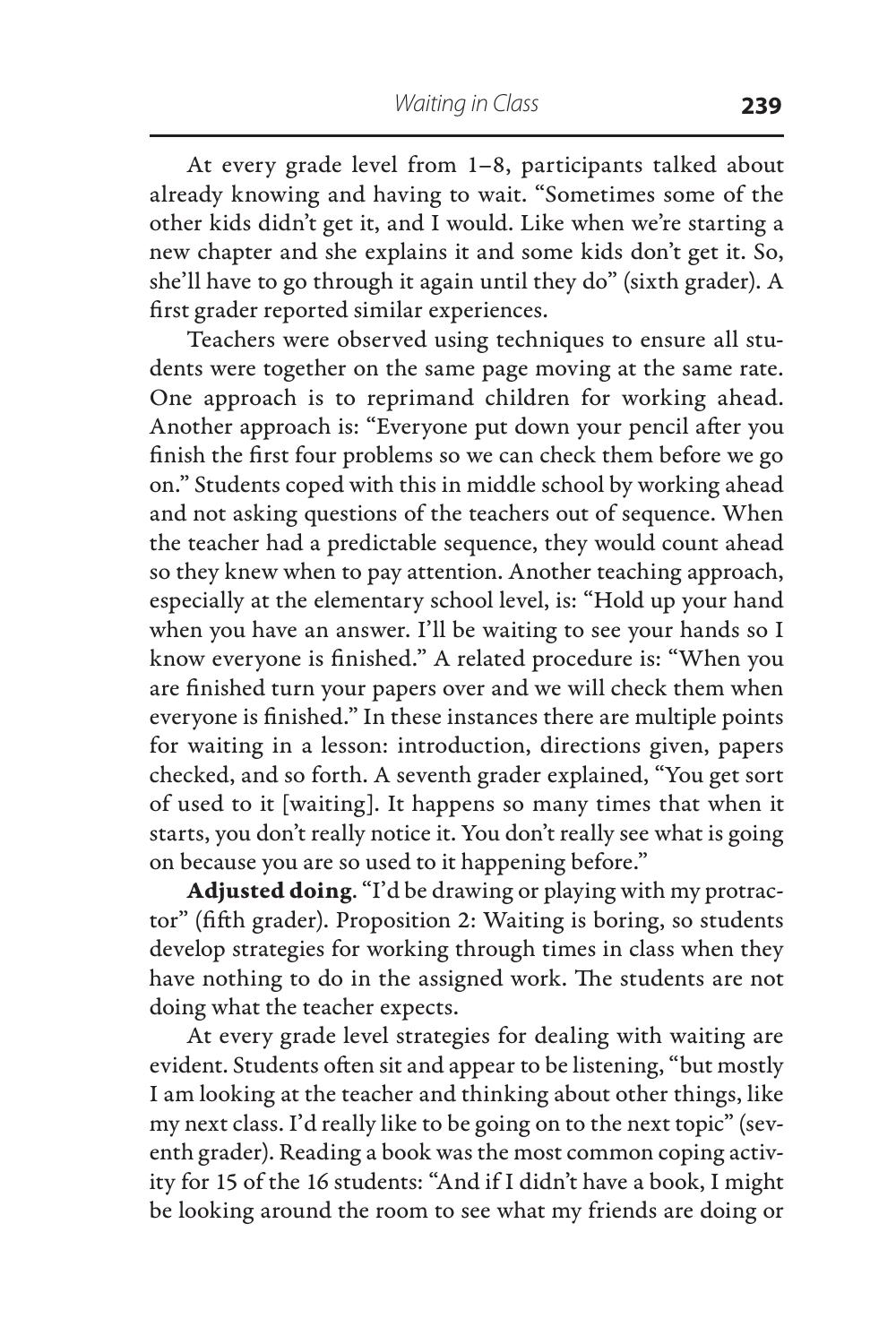wanting the clock to hurry up so I wouldn't have to wait much longer" (fourth grader). Other strategies are drawing or doodling.

"Working on assignments from other classes or subjects" was described in grades 4, 6, 7, and 8. In ability-grouped classes, teachers want student to stay on the lesson, too. A third grader in such a class reported, "I would be walking around the room the long way to get to the pencil sharpener or asking the teacher to go to the bathroom." In one classroom the students were allowed to talk when finished, so students would look for others to finish.

Of course, in some cases the only strategy is to sit and wait: "Sometimes there is nothing else to do!" (first grader). An eighth grader lamented the review days before the standardized mandated testing as entire days of waiting: "I might kind of lay my head down and sort of sleep, just sitting there."

As mentioned above, not every gifted student sits and waits. Two participants did not perceive they were waiting. A first-grade boy gave himself assignments to do—drawing. If he was drawing, he was not waiting, in his view. The other student, a second grader, said he did not wait because he did not rush. However, and significantly, both of these boys readily talked about times they finished their work before others. So, the potential to sit and wait is there, but they do not see it.

As with the case of waiting in Proposition 1, students who already know the material, waiting in Proposition 2 is "boring" if students do not have an alternative strategy for using the leftover time. Students may have no real choices but to sit and wait. When this happened, the participants followed the class rules or found something to do that made them look as though they were following the rules. Some did nothing, and that was fine with the teachers.

Being fair. "I think it's just fair that everyone else should understand the things as well as I should. The whole class should understand something before you move on to something else" (seventh grader). Proposition 3: Waiting has value. These gifted students expressed dissatisfaction with the pace of their schooling, yet they have a sense of a broader social context about school: that waiting places them within a framework of general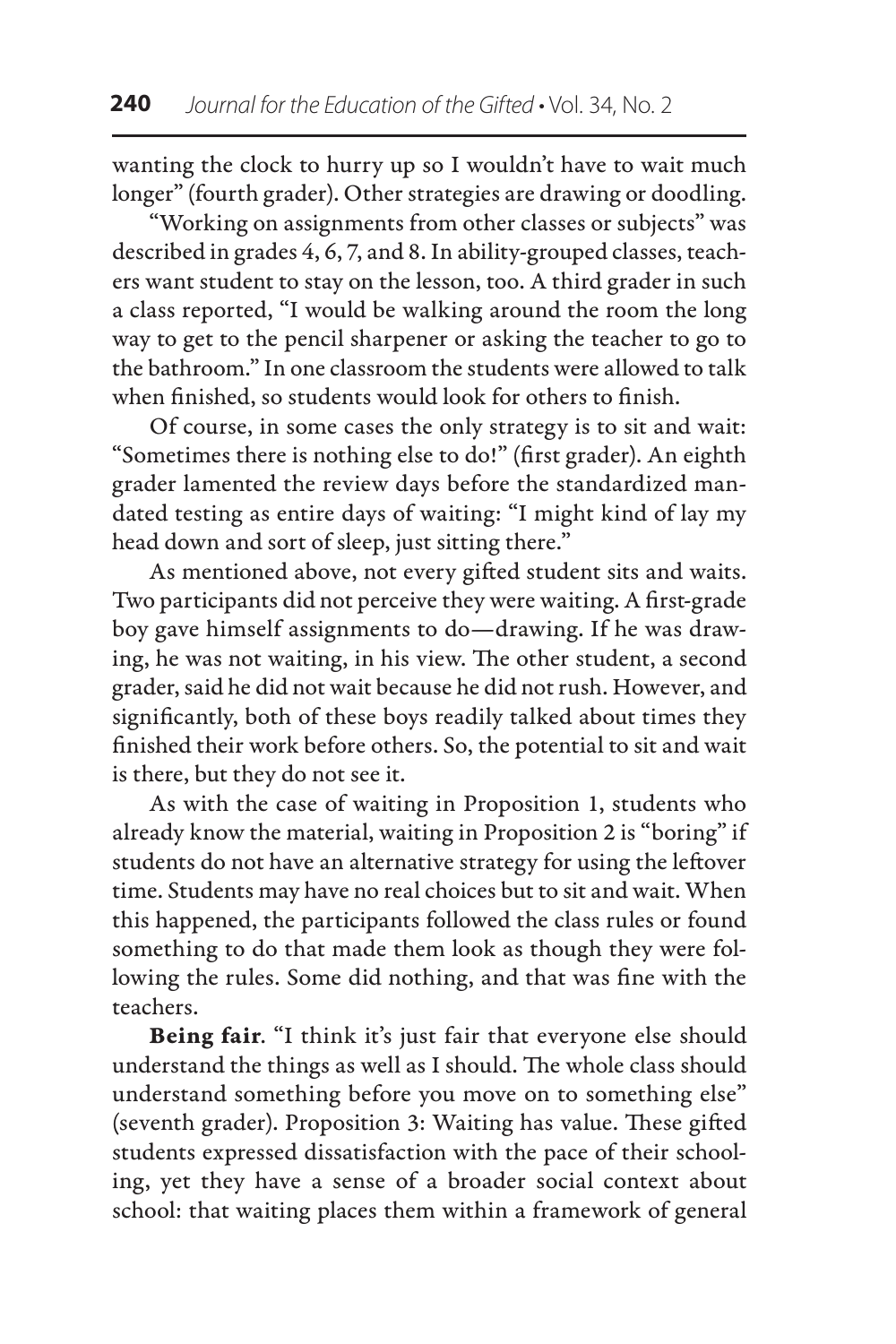achievement for all, and a personal context that waiting has some personal value.

The story of Proposition 3 is not as much about the students as it is a story of my deepening understanding of the meaning of waiting to the students. I<sup>2</sup> did not want to prime students by using the word "boring" in the interviews so I scrupulously did not use it in my questioning. When the word appeared repeatedly, I judged it as negative. However, by including a question about thinking of a time when it was okay to wait, I gave them an opportunity to say more about waiting. I had anticipated they would say waiting was positive when waiting for recess or getting ready to go home. But, there was something else there. Reading through the data repeatedly, it took some time to see some children mentioned a positive side to waiting.

A fifth-grade girl said, "Nobody has the same IQ, so they're probably not going to learn as fast as you. You just have to wait for them to learn or else they will never learn." A third-grade girl and a fifth-grade boy said they used extra time to help their classmates. "Especially," said the girl, "when we're working in groups because nobody can be done until everybody is done." A seventhgrade student remarking on waiting said, "That's pretty much so that we'll be even in class, and so that we'll have equal opportunities and things like that."

Waiting has positive value because students perceive something beneficial is happening for them as they wait. They are often bored because they have learned the material or work quickly, yet it is fair because students noted that others learn at different rates, they can help others, and they can do things for themselves. Having to wait gives one time "to read a good book." As one third grader remarked, "It makes me kind of proud to wait." A first-grade student noted, "Sometimes it feels good not to have anything to do." This thought was echoed by a sixth grader, "Sometimes I like to sit in class and kind of rest."

The idea of waiting being fair is not mentioned as frequently as the ideas of already knowing and adjusted doing. However, the idea of fairness is present across the grade levels. Of those who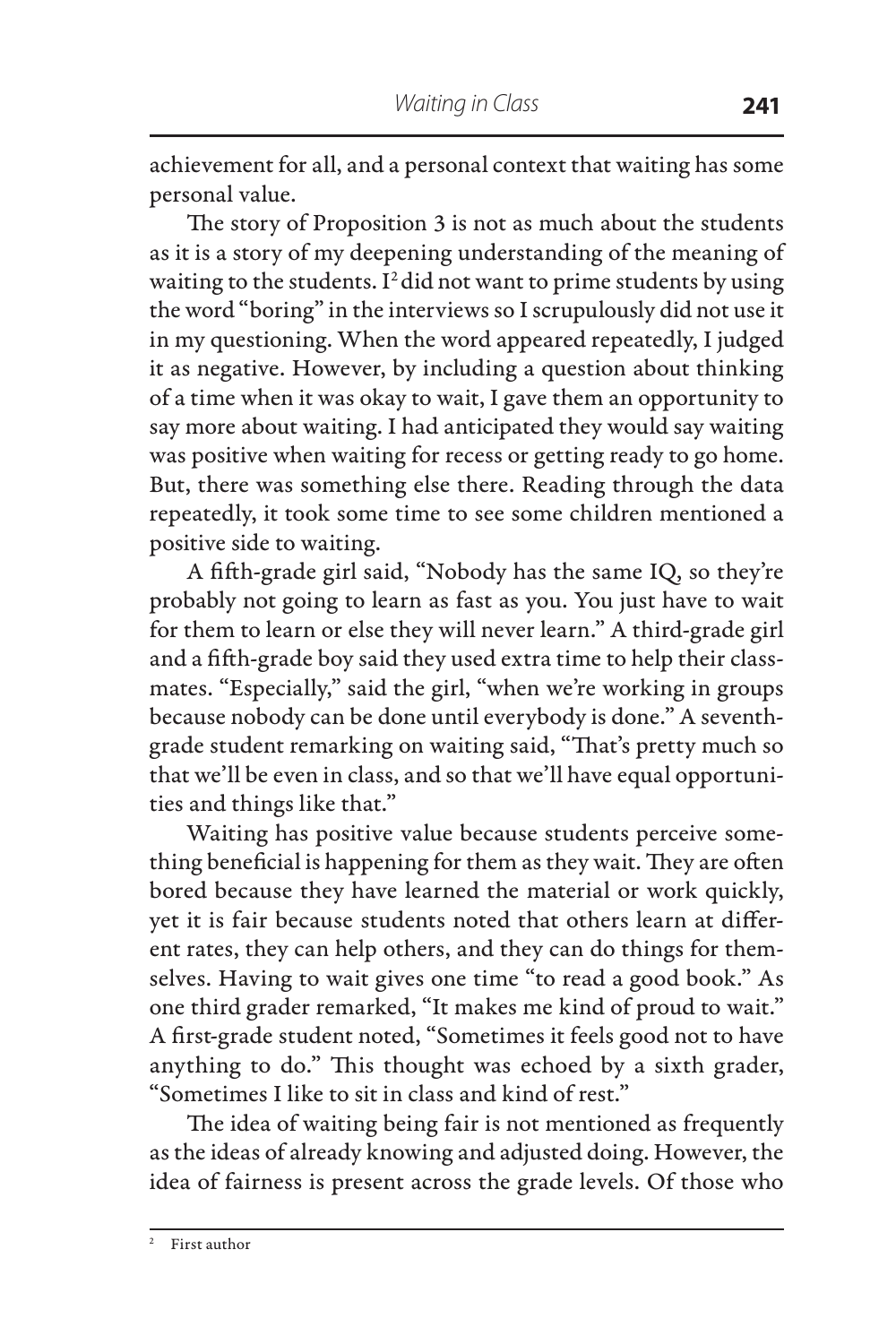said waiting was boring, six indicated that there was something more. They wanted to move ahead through the content at their own rate, but everyone in the class has the right to learn what the gifted students already know, and they find value in not working all the time.

### **Implications**

Sitting and waiting as a phenomenon is not new to those who specialize in gifted child education, although it has not been studied to our knowledge previously. Students have been complaining about it for years. This study interjects the key student perspective into our understanding of the phenomenon. We find the obvious and the subtle as in "waiting is boring; sometimes waiting is fair," which demonstrates that not everything about waiting is negative. Students perceive the situation in their own ways. Waiting, from the student perspective, happens at multiple points during the school day. Unquestionably, a universal feature of the regular classroom experience for these students who are gifted is sitting and waiting. The two exceptions spoke of finishing early, but have strategies for dealing with it. Being in a mixed-ability or abilitygrouped class made no difference in the experience of sitting and waiting in this study. The students want to move on to new material.

These recurrent moments are a consequence of policies/customs of schools and teachers. The teachers implemented a general teaching procedure that was consistent with the state department of education evaluation policy for teachers. The teachers were behaving in a manner that corresponded to the process upon which their evaluations were based. Simply stated, teachers implemented whole-group teaching. Such teaching practices yield repeated, inescapable moments of sitting and waiting. Teachers did not engage in practices such as preassessment, which is a best practice in the education of gifted children, because it does not fit with whole-group instructional procedures.

Some waiting is a natural consequence of the ratio of adult to students in classes. As long as groups of children have to be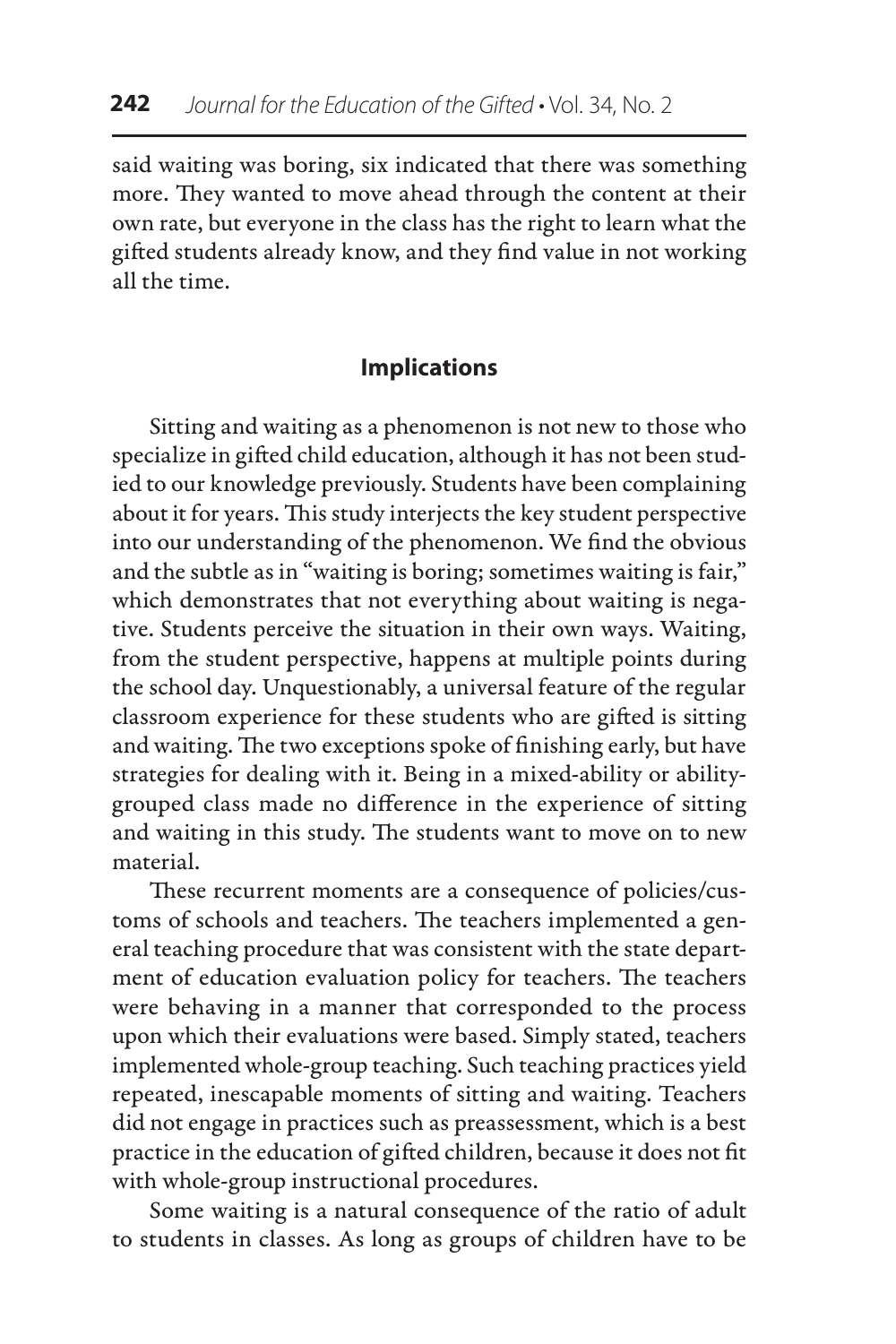managed by a single adult, there will be moments of waiting. Even if we modify classroom practices that cause classroom waiting, instructional waiting, and assignment waiting, they will not go away.

Much of what constitutes waiting can likely be reduced by changing teaching and administrative practices. Keeping everyone together all of the time, given the range of ability and achievement in a classroom, is a clear example of a practice that could be altered. Throughout the study examples are presented of practices in the paradigm models that could be studied and perhaps changed.

The study points to some sticky issues in classroom life for teachers to consider. What is the place of reading as a substitute activity? What is the appropriate amount of student time devoted to helping others? How do others in the class deal with behavior of children who are gifted in an area? These questions are worthy of conversations among teachers and possible sources of future research.

Grounded theory is a methodology that could produce much useful information about the life of gifted children. Students have much to tell us, if we take the time to enter their world. Relatively few studies in gifted education attempt to do this. Qualitative inquiry is more likely to help us learn the student perspective, rather than the dominant adult researcher perspective. Digging into the ordinary parts of the lives of gifted children is a means for understanding their experience of being gifted. More studies pinpointing the ordinary are recommended.

### **Limitations**

This study is the beginning of understanding sitting and waiting. The study makes no claim as to generalizations outside the setting of the study. Its usefulness is the insight it gives practitioners into their educational practices and environments. It is up to readers to fit this into their particular situations. Qualitative inquiry does not produce generalizations like those of quantitative research. Rather, the intent is to make the classroom life